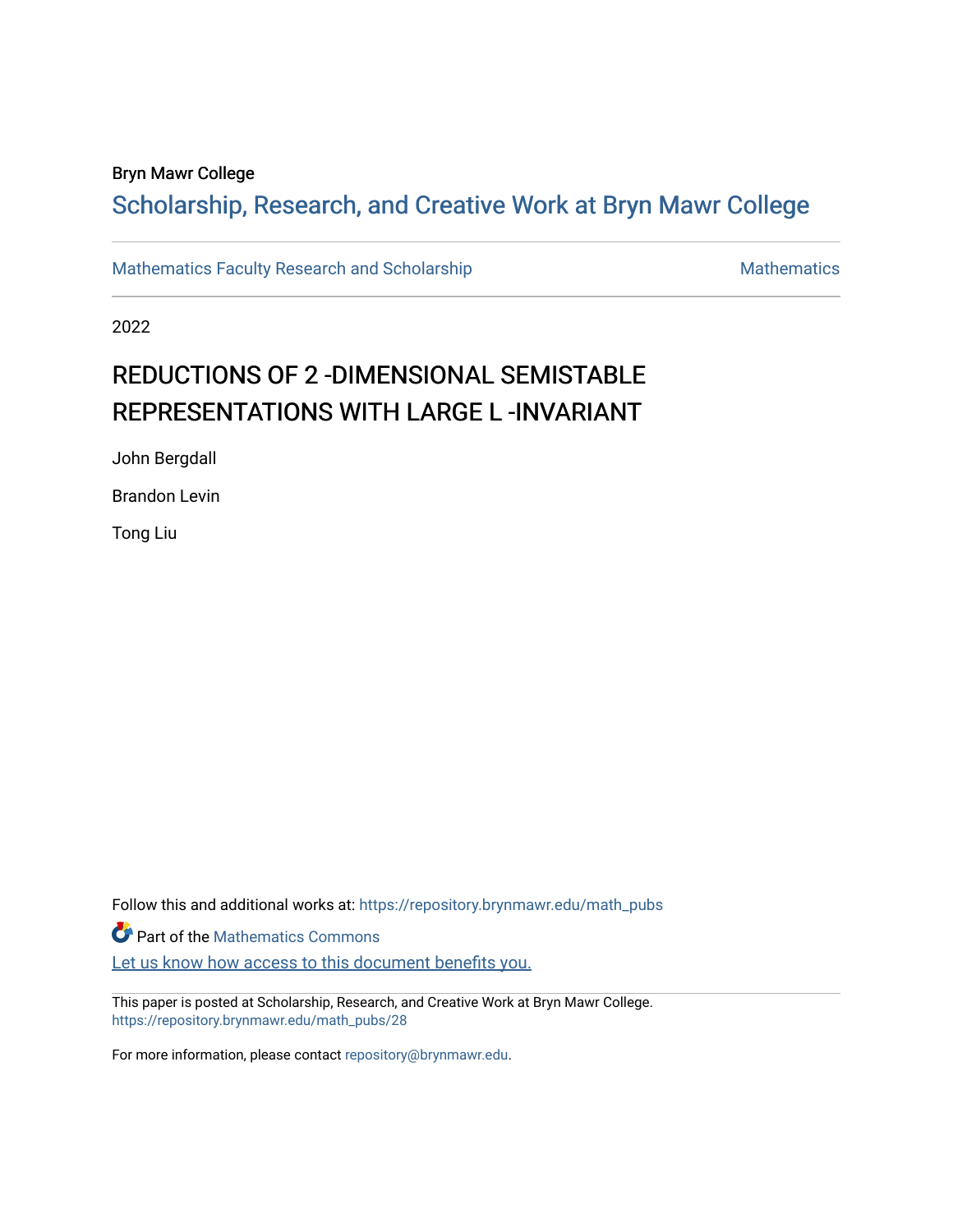## **REDUCTIONS OF 2-DIMENSIONAL SEMI-STABLE REPRESENTATIONS WITH LARGE** *L***-INVARIANT**

JOHN BERGDALL, BRANDON LEVIN, AND TONG LIU

Abstract. We determine reductions of 2-dimensional, irreducible, semi-stable, and non-crystalline representations of Gal $(\overline{\mathbb{Q}}_p/\mathbb{Q}_p)$  with Hodge–Tate weights  $0 < k-1$  and with *L*-invariant whose *p*adic norm is sufficiently large, depending on *k*. Our main result provides the first systematic examples of the reductions for  $k \geq p$ .

#### **CONTENTS**

|            | 1. Introduction                                 |    |
|------------|-------------------------------------------------|----|
|            | 2. Theoretical background                       | 6  |
|            | 3. An explicit determination of a Breuil module | 12 |
|            | 4. Descent and reductions                       | 16 |
| References |                                                 | 22 |

#### 1. INTRODUCTION

<span id="page-1-0"></span>Let *p* be a prime number and  $\mathbb{Q}_p$  be an algebraic closure of the *p*-adic numbers  $\mathbb{Q}_p$ . The goal of this article is to determine the reductions of certain 2-dimensional *p*-adic representations of  $G_{\mathbb{Q}_p} = \text{Gal}(\overline{\mathbb{Q}}_p/\mathbb{Q}_p)$  that are semi-stable and not crystalline in the sense of Fontaine ([\[15](#page-23-0)]). Examples of such representations arise from local *p*-adic representations associated with eigenforms with  $\Gamma_0(p)$ -level.

1.1. **Main result.** Write  $v_p$  for the *p*-adic valuation on  $\overline{\mathbb{Q}}_p$ , normalized so that  $v_p(p) = 1$ . Choose  $\varpi \in \overline{\mathbb{Q}}_p$  such that  $\varpi^2 = p$ . Then, for each integer  $k \geq 2$  and each  $\mathcal{L} \in \overline{\mathbb{Q}}_p$ , there is a 2-dimensional filtered  $(\varphi, N)$ -module  $D_{k,\mathcal{L}} = \overline{\mathbb{Q}}_p e_1 \oplus \overline{\mathbb{Q}}_p e_2$  where, in the basis  $(e_1, e_2)$ , we have:

$$
(1.1) \qquad \varphi = \begin{pmatrix} \n\varpi^k & 0 \\ 0 & \varpi^{k-2} \end{pmatrix} \qquad N = \begin{pmatrix} 0 & 0 \\ 1 & 0 \end{pmatrix} \qquad \text{Fil}^i D_{k,\mathcal{L}} = \begin{cases} \nD_{k,\mathcal{L}} & \text{if } i \leq 0; \\ \n\overline{\mathbb{Q}}_p \cdot (e_1 + \mathcal{L}e_2) & \text{if } 1 \leq i \leq k-1; \\ \n\{0\} & \text{if } k \leq i. \n\end{cases}
$$

<span id="page-1-1"></span>Each  $D_{k,\mathcal{L}}$  is weakly-admissible, so a theorem of Colmez and Fontaine implies there is a unique 2-dimensional  $\overline{\mathbb{Q}}_p$ -linear representation  $V_{k,\mathcal{L}}$  of  $G_{\mathbb{Q}_p}$  such that  $D_{k,\mathcal{L}} = D^*_{st}(V_{k,\mathcal{L}})$ . Up to a twist by

*Date*: January 31, 2022.

<sup>2000</sup> *Mathematics Subject Classification.* 11F80 (11F85).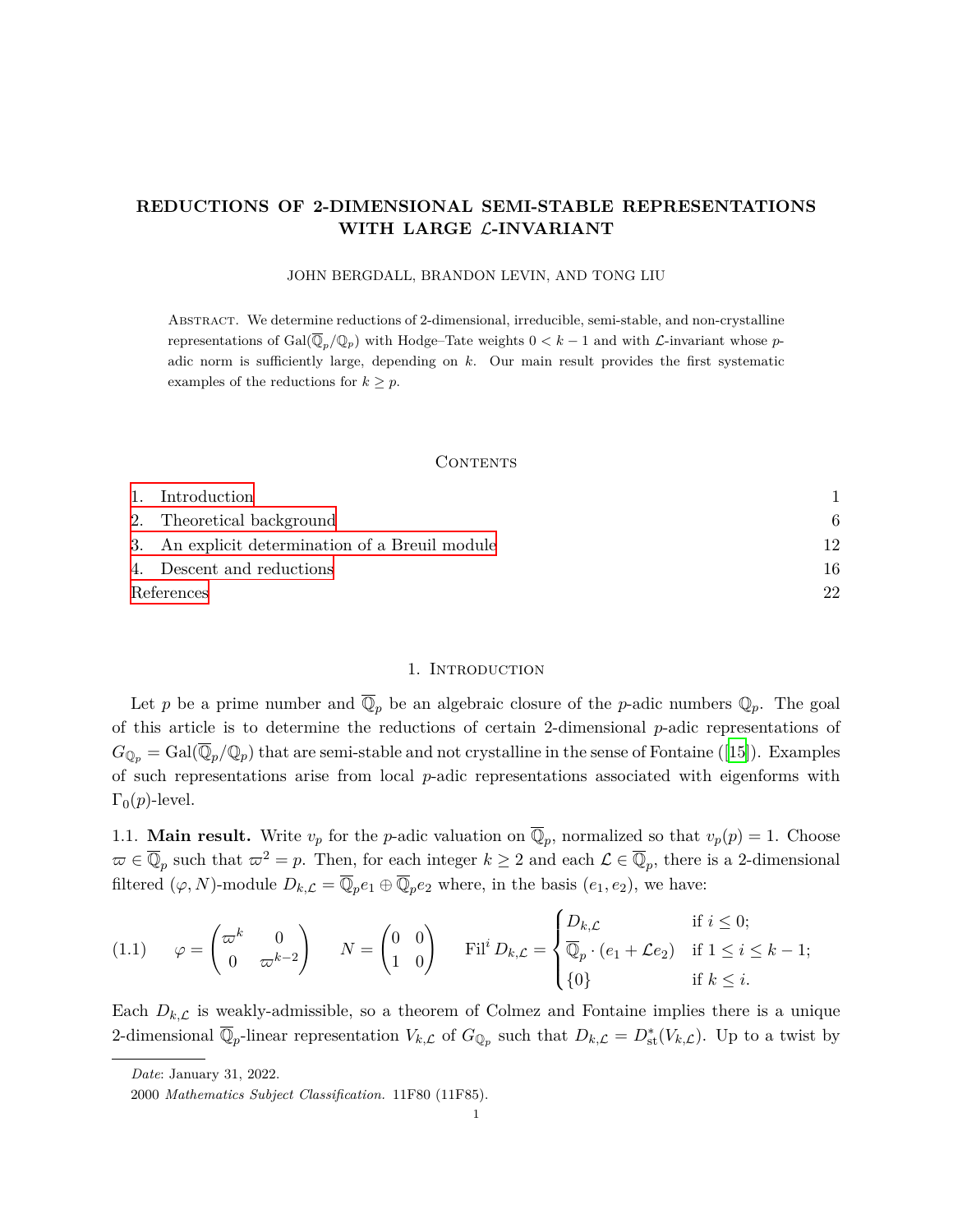a crystalline character, the representations  $V_{k,\mathcal{L}}$  enumerate all  $\mathbb{Q}_p$ -linear 2-dimensional semi-stable and non-crystalline representations of  $G_{\mathbb{Q}_p}$ . They are irreducible except if  $k=2$ .

We aim to determine the semi-simple mod p reductions  $\overline{V}_{k,\mathcal{L}}$  of  $V_{k,\mathcal{L}}$ . Twenty years ago, Breuil and Mézard determined  $\overline{V}_{k,\mathcal{L}}$  for even  $k < p$  and any  $\mathcal{L}$  ([[7](#page-22-1), Théorème 4.2.4.7]). Guerberoff and Park recently studied odd  $k < p$  ([\[17](#page-23-1), Theorem 5.0.5]). The reader who takes a moment to examine the cited theorems should be left with an impression of the complicated dependence of  $\overline{V}_{k,\mathcal{L}}$  on  $\mathcal{L}$ , and that is just for *k < p*.

Prior results are limited by their ambition to determine  $\overline{V}_{k,\mathcal{L}}$  for all  $\mathcal{L}$ . Here, we focus on determining  $\overline{V}_{k,\mathcal{L}}$  for any *k* while restricting to  $\mathcal{L}$  that place  $V_{k,\mathcal{L}}$  in a *p*-adic neighborhood of a crystalline representation (see Section [1.2\)](#page-3-0). Write  $\mathbb{Q}_{p^2}$  for the unramified quadratic extension of  $\mathbb{Q}_p$ ,  $\chi$  for its quadratic character modulo *p*, and  $\omega_2$  for a niveau 2 fundamental character on  $G_{\mathbb{Q}_{p^2}}$ .

<span id="page-2-0"></span>**Theorem 1.1** (Theorem [4.1\)](#page-16-1). *Assume*  $k \geq 4$  *and*  $p \neq 2$ *. Then, if* 

$$
v_p(\mathcal{L}) < 2 - \frac{k}{2} - v_p((k-2)!),
$$

*then*  $\overline{V}_{k,\mathcal{L}} \cong \text{Ind}_{G_{\mathbb{Q}_{p^2}}}^{G_{\mathbb{Q}_p}}(\omega_2^{k-1}\chi)$ *.* 

To be accurate, our method proves Theorem [1.1](#page-2-0) when  $k \geq 5$  or  $p = 3$  and  $k = 4$ . The theorem holds for  $k = 4$  and  $p \geq 5$  by the work of Breuil–Mézard, and it is consistent with their work and the work of Guerberoff–Park for  $5 \leq k \leq p$ . Our method also directly obtains a result for  $k = 3$ and *k* = 4 with a weaker bound. See Remark [4.8](#page-22-2) for a more detailed discussion. Our exclusion of  $p = 2$  is more fundamental (see Remark [1.4](#page-4-0)).

*Remark* 1.2*.* When *k < p* and *k* is even, the bound in Theorem [1.1](#page-2-0) is optimal by the results of Breuil–Mézard. The same can be said if  $5 \leq k < p$  and k is odd, by the work of Guerberoff–Park. We do not know to what extent the bound is optimal for higher weights (see Section [1.3](#page-4-1)).

Theorem [1.1](#page-2-0) is a natural analog of widely-studied theorems that determine reductions of 2 dimensional, irreducible, crystalline representations of  $G_{\mathbb{Q}_p}$ . For instance, Buzzard and Gee ([\[9\]](#page-22-3)) developed a strategy to determine reductions of certain crystalline representations, with unbounded Hodge–Tate weights, using the *p*-adic local Langlands correspondence. We do not know whether a direct analog for semi-stable, but non-crystalline, representations has been tried or, even, if such an approach would be feasible.

Another approach in the crystalline case is via integral *p*-adic Hodge theory. Berger, Li, and Zhu and Berger proved local constancy results for reductions of crystalline representations using Wach modules ([[5](#page-22-4), [4](#page-22-5)]). Recently, the first two named authors of this article improved the Berger–Li–Zhu result using Kisin modules ([\[3\]](#page-22-6)). Those are what we will use here, also. One incentive to write the prior article was as training to conduct the current research.

Finally, an indirect approach to calculating  $\overline{V}_{k,\mathcal{L}}$  is explained in a recent preprint of Chitrao, Ghate, and Yasuda ([[10\]](#page-23-2)), though their investigation heads in a interesting separate direction from ours.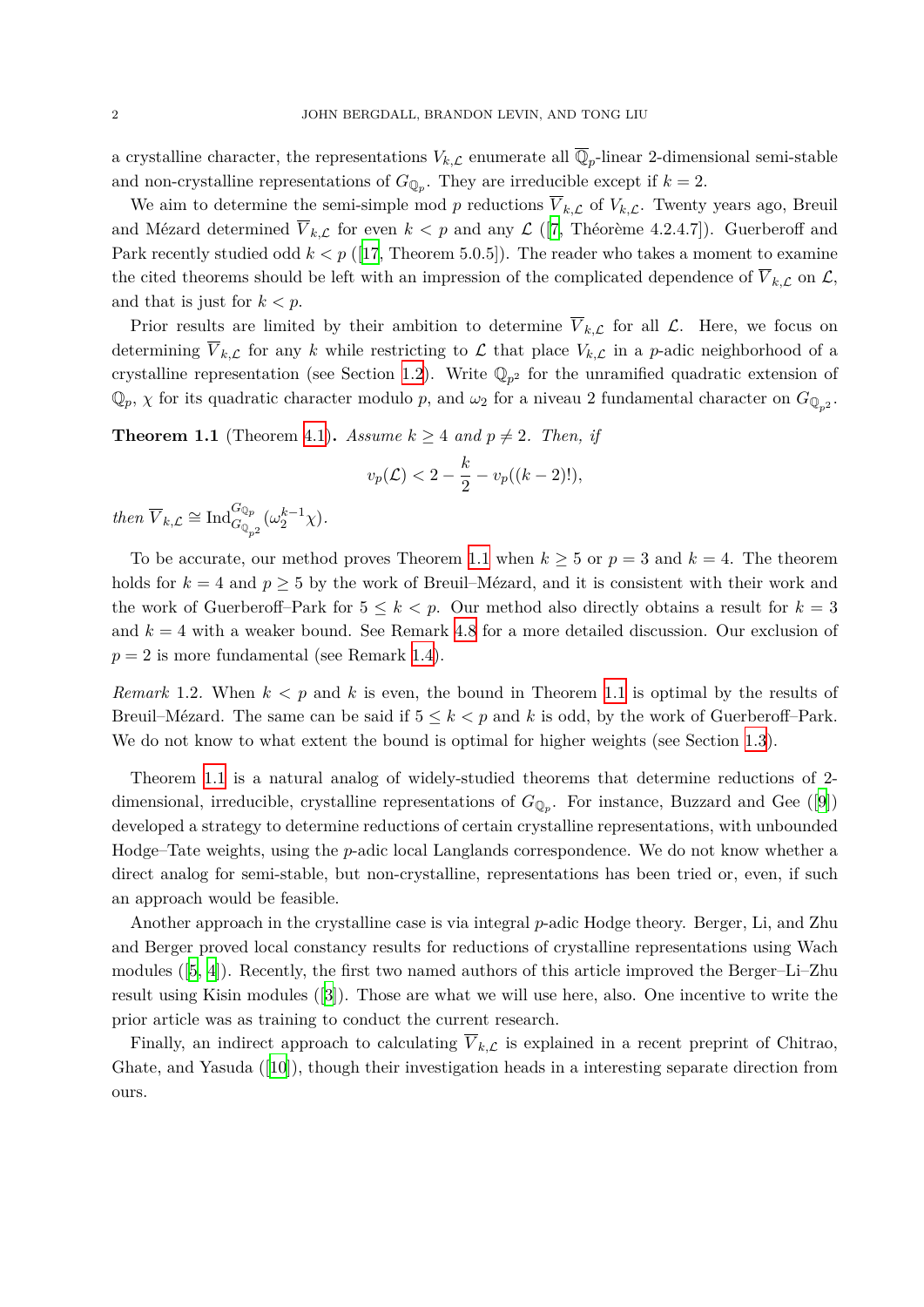<span id="page-3-0"></span>1.2. **Overview of strategy.** We now describe our strategy, first re-contextualizing Theorem [1.1](#page-2-0) through the lens of local constancy of reductions as in [\[5,](#page-22-4) [4,](#page-22-5) [3\]](#page-22-6).

The parametrization of semi-stable and non-crystalline representations by  $\mathcal{L} \in \overline{\mathbb{Q}}_p$  extends to a  $\mathbb{P}^1(\overline{\mathbb{Q}}_p)$ -parametrization with a crystalline representation at  $\infty$ . Namely, for  $\mathcal{L} \neq 0$  we consider  $D_{k,\mathcal{L}}$  with basis  $(e'_{1}, e'_{2}) = (e_{1}, \mathcal{L}e_{2})$  in which case, rather than ([1.1\)](#page-1-1), we have

<span id="page-3-1"></span>
$$
(1.2) \quad \varphi = \begin{pmatrix} \n\varpi^k & 0 \\ \n0 & \varpi^{k-2} \n\end{pmatrix} \quad N = \begin{pmatrix} 0 & 0 \\ \n\mathcal{L}^{-1} & 0 \n\end{pmatrix} \quad \text{Fil}^i D_{k,\mathcal{L}} = \begin{cases} \nD_{k,\mathcal{L}} & \text{if } i \leq 0; \\ \n\overline{\mathbb{Q}}_p \cdot (e_1' + e_2') & \text{if } 1 \leq i \leq k-1; \\ \n\{0\} & \text{if } k \leq i. \n\end{cases}
$$

Thus,  $D_{k,\mathcal{L}} \to D_{k,\infty}$  as  $\mathcal{L}^{-1} \to 0$ , where  $D_{k,\infty}$  is the filtered  $(\varphi, N)$ -module with the same  $\varphi$  and filtration as [\(1.2\)](#page-3-1) but with  $N = 0$ . In fact,  $D_{k,\infty} \cong D^*_{\text{crys}}(V_{k,\infty})$  where  $V_{k,\infty}$  is a 2-dimensional *crystalline* representation of  $G_{\mathbb{Q}_p}$  whose Frobenius trace is  $a_p = \varpi^{k-2} + \varpi^k$ . Replacing the filtered  $(\varphi, N)$ -modules with Galois representations, we have  $V_{k,\mathcal{L}} \to V_{k,\infty}$  as  $\mathcal{L}^{-1} \to 0$  (see the description in [[12,](#page-23-3) Section 4.5-4.6] in terms of the space of trianguline representations, for instance). Thus,  $\overline{V}_{k,\mathcal{L}} \cong \overline{V}_{k,\infty}$  for  $\mathcal{L}^{-1} \to 0$ . Furthermore,  $v_p(a_p) = \frac{k-2}{2}$  and so  $\lfloor \frac{k-1}{p} \rfloor < v_p(a_p)$ , except if  $p = 2$  or k is small, and so  $\overline{V}_{k,\infty} \cong \text{Ind}_{G_{\mathbb{Q}_{p^2}}}^{G_{\mathbb{Q}_p}}(\omega_2^{k-1}\chi)$  by [\[3](#page-22-6), Corollary 5.2.3]. We have reduced the theorem to the question: at which point as  $\mathcal{L}^{-1} \to 0$ , do we have  $\overline{V}_{k,\mathcal{L}} \cong \overline{V}_{k,\infty}$ ?

We recall the relationship between reductions and Kisin modules, now. To ease notations, assume for the remainder of this subsection that *k* is even and  $\mathcal{L} \in \mathbb{Q}_p$ , so  $V_{k,\mathcal{L}}$  and  $V_{k,\infty}$  are defined over  $\mathbb{Q}_p$ . Let  $\mathfrak{S} = \mathbb{Z}_p[[u]]$ , and write  $\varphi : \mathfrak{S} \to \mathfrak{S}$  for the Frobenius map  $\varphi(u) = u^p$ . Then, consider the category  $\text{Mod}_{\mathfrak{S}}^{\varphi, \leq k-1}$  of  $\varphi$ -modules over  $\mathfrak{S}$  with height  $\leq k-1$  ([\[18](#page-23-4)]). Objects in this category, which are called Kisin modules, are finite free S-modules M equipped with a *φ*-semilinear operator  $\varphi : \mathfrak{M} \to \mathfrak{M}$  such that the cokernel of the linearization  $\varphi^* \mathfrak{M} \to \mathfrak{M}$  is annihilated by  $E(u)^{k-1}$ , where  $E(u) = u + p$ . When M satisfies the *monodromy condition*, Kisin's theory constructs a canonical semi-stable representation  $V_{\mathfrak{M}}$  such that  $D^*_{st}(V_{\mathfrak{M}}) \cong \mathfrak{M}/u\mathfrak{M}[1/p]$ , for a certain filtration and monodromy on the right-hand side. Furthermore,  $\overline{V}_{\mathfrak{M}}$  is determined by  $\mathfrak{M}/p\mathfrak{M}[u^{-1}]$  as a *φ*-module over  $\mathbb{F}_p((u))$ . The challenge in calculating  $\overline{V}_{\mathfrak{M}}$  this way is determining  $\mathfrak{M}$  from  $V_{\mathfrak{M}}$  or, equivalently,  $D_{\text{st}}^*(V_{\mathfrak{M}})$ . That task was carried out for  $V_{k,\infty}$  in [\[3,](#page-22-6) Theorem 5.2.1].

The heart of this article is a two-step argument to do the same for  $V_{k,\mathcal{L}}$  as  $\mathcal{L}^{-1} \to 0$ . The difficulty presented by non-trivial monodromy on  $D_{k,\mathcal{L}}$  requires us to develop a new technique to pass from filtered  $(\varphi, N)$ -modules to Kisin modules. We make use of a category intermediate between filtered  $(\varphi, N)$ -modules and Kisin modules. Namely, write  $Mod_{S_{\mathbb{Q}_p}}^{\varphi, \leq k-1}$  for the category of  $\varphi$ -modules over  $S_{\mathbb{Q}_p} = \mathbb{Z}_p[\![u, \frac{E^p}{p}]\!] [\frac{1}{p}]$  with height  $\leq k-1$ . This category is close to certain filtered  $(\varphi, N)$ -modules considered by Breuil ([[6\]](#page-22-7)). Adapting Breuil's work, we explicitly construct a canonical object  $\mathcal{M}_{k,\mathcal{L}} \in \text{Mod}_{S_{\mathbb{Q}_p}}^{\varphi,\leq k-1}$  such that if  $\mathfrak{M} \in \text{Mod}_{\mathfrak{S}}^{\varphi,\leq k-1}$  and  $\mathcal{M}_{k,\mathcal{L}} \cong \mathfrak{M} \otimes_{\mathfrak{S}} S_{\mathbb{Q}_p}$ , then  $V_{\mathfrak{M}} \cong V_{k,\mathcal{L}}$ . Explicit means, for any (non-zero)  $\mathcal{L}$ , we determine a basis of  $\mathcal{M}_{k,\mathcal{L}}$  and an exact formula for  $\varphi$  in that basis. This is where we overcome the difficulty of non-trivial monodromy on  $D_{k,\mathcal{L}}$ .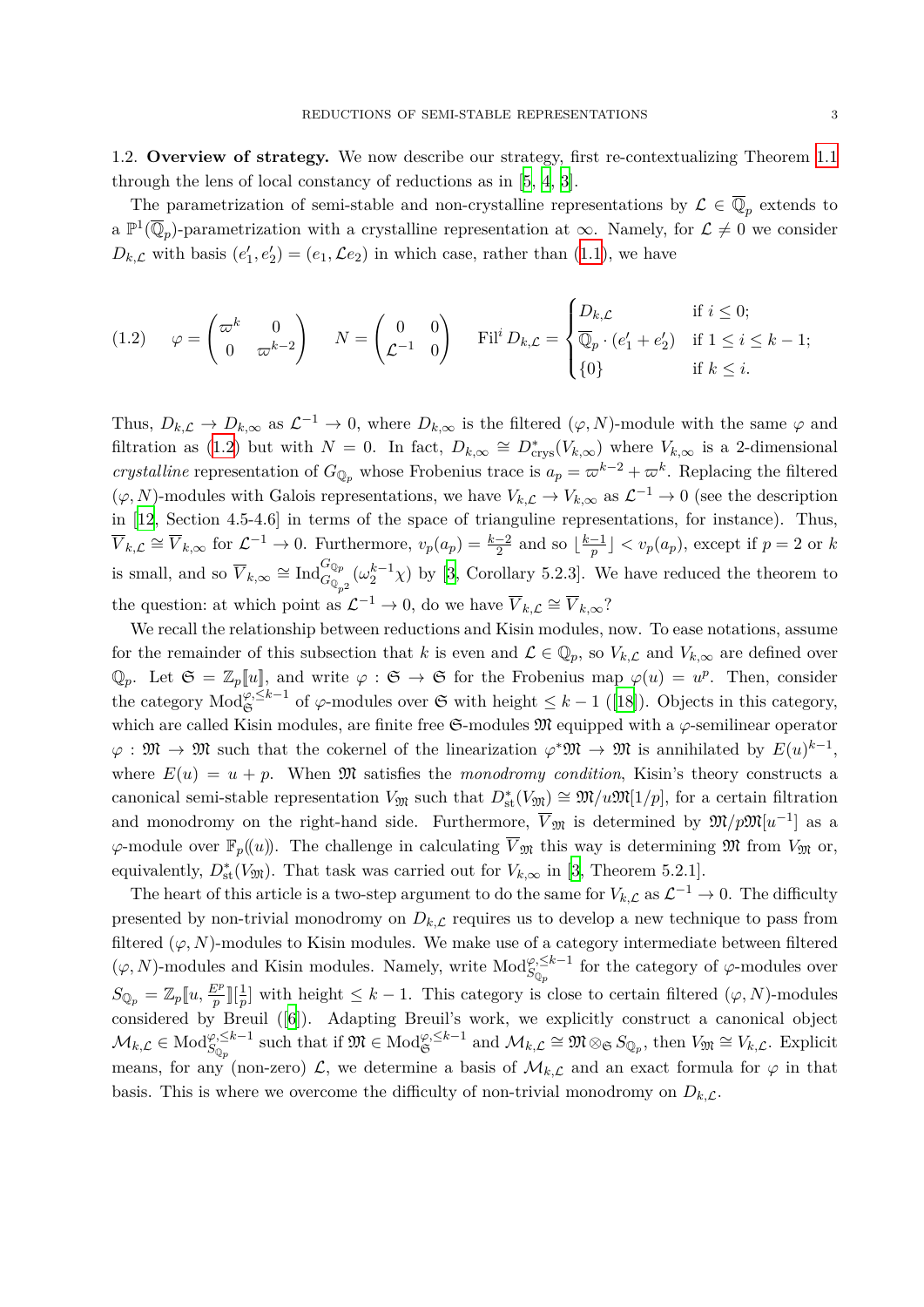The second step is to descend  $\mathcal{M}_{k,\mathcal{L}}$  from  $S_{\mathbb{Q}_p}$  to  $\mathfrak{S}$  when  $\mathcal{L}^{-1} \to 0$ , thus producing an  $\mathfrak{M}$  for  $V_{k,\mathcal{L}}$ . Here, we view  $S_{\mathbb{Q}_p}$  as subring of  $R_2$ , where  $R_2$  is the ring of *p*-adic rigid analytic functions on  $|u| \leq$  $p^{-1/2}$  (using that  $p \neq 2$ ). Section 4 of [[3](#page-22-6)] presents a row reduction algorithm for semilinear operators that, under certain conditions, can descend from  $R_2$  to  $\mathfrak{S}$ . Specifically, the main theorem in *loc. cit.* gives a sufficient condition to descend  $\mathcal{M}_{k,\mathcal{L}} \otimes_{S_{\mathbb{Q}_p}} R_2$  to  $\mathfrak{S}$ . Saving the details for later, we use the explicit calculation of  $\mathcal{M}_{k,\mathcal{L}}$  to check those conditions are met when  $v_p(\mathcal{L}) < 2 - \frac{k}{2} + v_p((k-2)!)$ .

*Remark* 1.3*.* As already discussed, our approach in the first step is more general than [[3](#page-22-6)] as it applies in the semi-stable, non-crystalline case. In fact, the method is quite general and can be used (with a suitable descent process) to compute reductions for higher dimensional semi-stable representations. For example, the third author has used the strategy here to compute reductions of irreducible 3-dimensional crystalline representations of  $G_{\mathbb{Q}_p}$  with Hodge-Tate weights  $\{0, r, s\}$ satisfying  $2 \le r \le p - 2$  and  $p + 2 \le s \le r + p - 2$ . See [\[22](#page-23-5)].

<span id="page-4-0"></span>*Remark* 1.4. We exclude  $p = 2$  twice. The second time, when we embed  $S_{\mathbb{Q}_p}$  into  $R_2$  is likely technical. However, we also exclude  $p = 2$  when referencing the calculation of  $\overline{V}_{k,\infty}$  in [\[3\]](#page-22-6), and that seems crucial: our strategy is based not just on knowing  $\overline{V}_{k,\infty}$ , but also how to construct a Kisin module for  $V_{k,\infty}$ . Including  $p = 2$ , here would necessarily require calculating  $\overline{V}_{k,\infty}$  when  $p = 2$  as well. We note the formula  $\overline{V}_{k,\infty} \cong \text{Ind}_{G_{\mathbb{Q}_{p^2}}}^{G_{\mathbb{Q}_p}}(\omega_2^{k-1}\chi)$  should still be true, but we cannot justify it.

<span id="page-4-1"></span>1.3. **Global context.** We end this introduction with a discussion of the global situation. Suppose  $N \geq 1$  and  $f = \sum a_n(f)q^n$  is a cuspidal (normalized) eigenform of level  $\Gamma_1(N)$ , weight  $k \geq 2$ , and nebentype character  $\psi_f$ . Eichler–Shimura and Deligne famously associated with  $f$  a 2-dimensional, irreducible, continuous representation  $V_f$  of Gal( $\overline{\mathbb{Q}}/\mathbb{Q}$ ). We normalize  $V_f$  so that for  $\ell \nmid Np$  the restriction  $V_f|_{D_\ell}$  to  $D_\ell$ , a decomposition group at  $\ell$ , is unramified and the characteristic polynomial of a geometric Frobenius element is  $t^2 - a_{\ell}(f)t + \psi_f(\ell)\ell^{k-1}$ . The representation  $V_f|_{D_p}$  is semi-stable when  $p^2 \nmid N$  and the conductor of  $\psi_f$  is prime-to-*p*; it is crystalline when  $p \nmid N$  ([[24\]](#page-23-6)).

We assume now that  $V_f|_{D_p}$  is semi-stable and non-crystalline, in which case we define the  $\mathcal{L}$ invariant of *f* to be the unique  $\mathcal{L}_f \in \overline{\mathbb{Q}}_p$  such that  $V_f|_{D_p} \cong V_{k,\mathcal{L}_f}$ . The  $\mathcal{L}$ -invariant defined this way is called the Fontaine–Mazur *L*-invariant (it agrees with [[23,](#page-23-7) Section 12] up to a sign). It is a local quantity, but it famously arises in global situations. Examining how it arises allows us to provide global examples where Theorem [1.1](#page-2-0) applies and to connect *L*-invariants to global phenomena on *p*-adic families.

Theorem [1.1](#page-2-0) determines  $(\overline{V_f}|_{D_p})^{ss}$  in arbitrary weights  $k \geq p$  as long as  $v_p(\mathcal{L}_f)$  is sufficiently negative, but it is not immediately obvious that eigenforms exist with  $v_p(\mathcal{L}_f)$  so negative. Recent research, however, sheds light on the situation. For instance, Gräf ([\[16](#page-23-8)]) and Anni, Böckle, Gräf, and Troya (see [\[1\]](#page-22-8), which builds on [\[11](#page-23-9)]) have developed the theory and practice needed to calculate the multiset of valuations of *L*-invariants in a fixed weight and level. Pollack has also developed computer code to calculate *L*-invariants. His method, which dates to the early 2000's, uses the appearance of *L*-invariants in exceptional zero phenomena for *p*-adic *L*-functions. That method is being written up as part of a joint investigation by Pollack and the first author.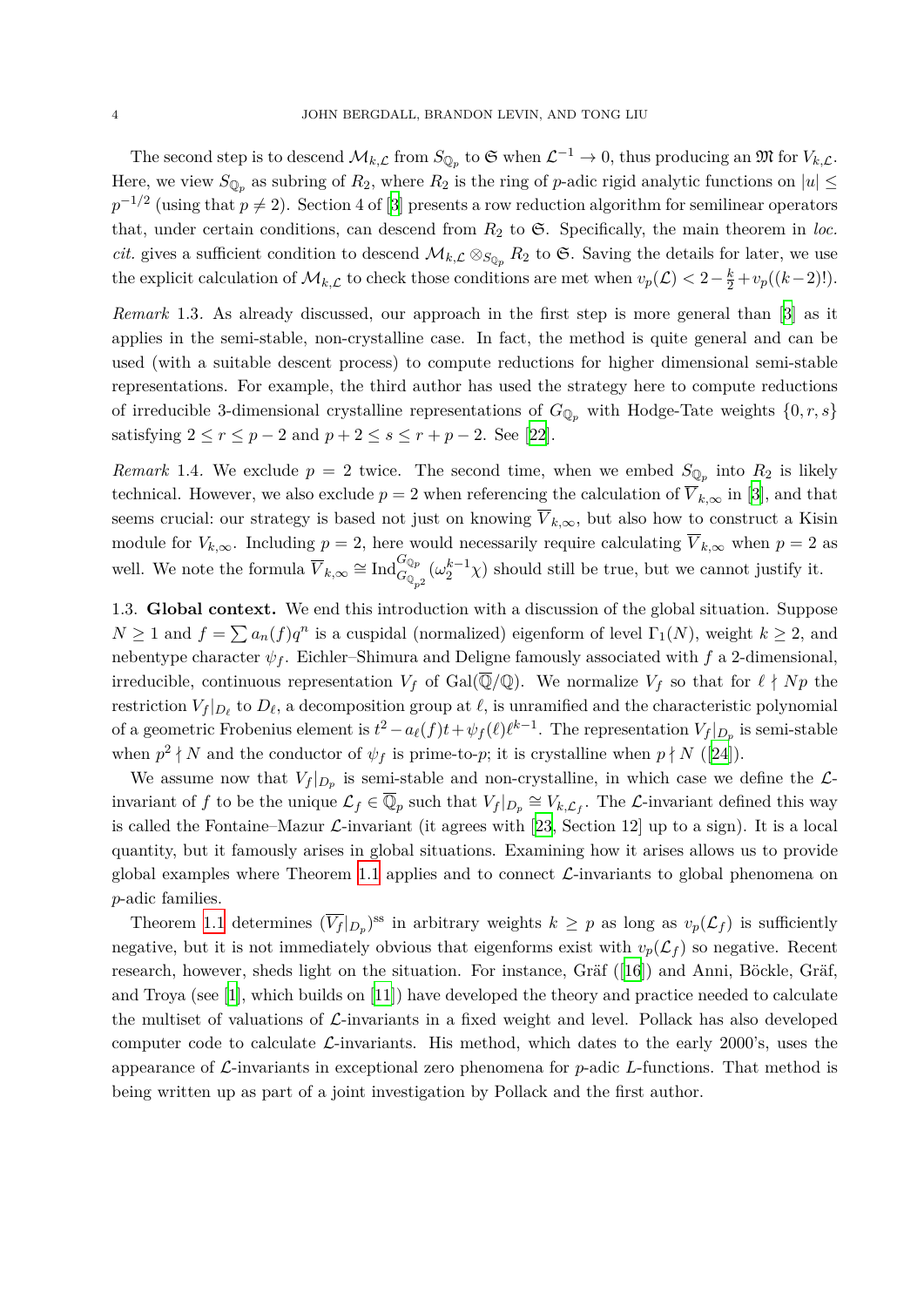Using their works, both Pollack and Gräf kindly calculated some *L*-invariants for us. In Table [1,](#page-5-0) we partially list the *p*-adic valuations found when  $p = 3$  and  $N = 51 = 3 \cdot 17$ . Note, the bound in

<span id="page-5-0"></span>

| $k   v_3(\mathcal{L}_f)$ for newforms $f \in S_k(\Gamma_0(51))$              |
|------------------------------------------------------------------------------|
| $4 \mid -2, -1, 0, 0, \ldots$                                                |
| 6 $\Big  -3, -2, -1, -1, -1, \ldots$                                         |
| $-3, -3, -\frac{3}{2}, -\frac{3}{2}, -\frac{3}{2}, -\frac{3}{2}, -1, \ldots$ |

Table 1. 3-adic valuations of some *L*-invariants.

Theorem [1.1](#page-2-0) is  $v_3(\mathcal{L}_f) < 0$  in weight  $k = 4$  and  $v_3(\mathcal{L}_f) < -2$  in weight  $k = 6$ , so Table [1](#page-5-0) provides two examples of Theorem [1.1](#page-2-0) in weight  $k = 4$  and one example of Theorem 1.1 in weight  $k = 6$ , though none in weight  $k = 8$ .

Let's look further at  $p = 3$  and  $k = 6$  and the boundary case  $v_3(\mathcal{L}) = -2$  in Theorem [1.1.](#page-2-0) Pollack's code, in fact, reports not just  $v_3(\mathcal{L}_f)$  for each newform f, but also  $\overline{V}_f$ . This refined data shows that the eigenforms with weight  $k = 6$  and  $v_3(\mathcal{L}_f)$  equal to  $-3$  and  $-2$  have isomorphic global Galois representations modulo 3. Since Theorem [1.1](#page-2-0) applies to  $v_3(\mathcal{L}) = -3$ , we see that there exists *L*-invariants with  $v_3(\mathcal{L}) = -2$  for which the conclusion of Theorem [1.1](#page-2-0) continues to hold. More numerical data is required before theorizing about the sharpness of the bound in Theorem [1.1](#page-2-0).

The *L*-invariants also arise, globally, from *p*-adic families. Namely, *f* lives in a *p*-adic family of eigenforms parametrized by weights  $k \in \mathbb{Z}_p$  and  $\mathcal{L}_f = -2 \operatorname{dlog} a_p(k) = -2 \frac{a'_p(k)}{a_p(f)}$  $\frac{a_p(\kappa)}{a_p(f)}$  ([\[13](#page-23-10), Corollarie 0.7]). This appearance reveals an obstruction to the "radius" of the largest "constant slope" family through *f*. Indeed, for  $p \neq 2$  $p \neq 2$ , [2, Theorem 4.3] implies  $v_p(\mathcal{L}_f^{-1}) \leq m(f)$  where  $m(f)$  is the least positive integer such that *f* lives in a *p*-adic family of eigenforms *f'* with  $v_p(a_p(f')) = v_p(a_p(f))$ and weight  $k' \equiv k \mod (p-1)p^{m(f)}$ .

So, ruling out exceptions to Theorem [1.1,](#page-2-0) we have  $v_p(\mathcal{L}_f) < 2 - \frac{k}{2} - v_p((k-2)!)$  implies

- $(\overline{V}_f|_{D_p})^{ss} \cong \text{Ind}_{G_{\mathbb{Q}_{p^2}}}^{G_{\mathbb{Q}_p}}(\omega_2^{k-1}\chi)$ , and
- $m(f) > \frac{k}{2} 2 + v_p((k-2)!) \approx \frac{k-2}{2} + \frac{k}{p-2}$  $\frac{k}{p-1}$ .

To connect these, if  $k \neq 1 \mod p + 1$ , then  $\overline{V}_f|_{D_p}$  is irreducible. On the other hand, condition (2) generically implies  $m(f) > \frac{k-2}{2} = v_p(a_p(f))$ . The fact that  $m(f) > v_p(a_p(f))$  occurs in a situation where  $\overline{V}_f|_{D_p}$  is irreducible is not a coincidence. It follows a pattern of counter-examples to a conjecture of Gouvêa and Mazur, which is related to the *m*(*f*), found by Buzzard and Calegari ([\[8\]](#page-22-10)). See [\[2,](#page-22-9) Section 9] for more discussion.

1.4. **Acknowledgements.** We owe the heuristic reframing in Section [1.2](#page-3-0) to comments by Laurent Berger and Christophe Breuil during the conference "Géométrie arithmétique, théorie des représentations et applications" at the Centre International de Rencontres Mathématiques (CIRM) in Luminy, France. Part of this collaboration also took place during the workshop "Moduli spaces and modularity" at Casa Matemática Oaxaca (CMO). We thank both Berger and Breuil for their comments and both CIRM and CMO for their hospitality.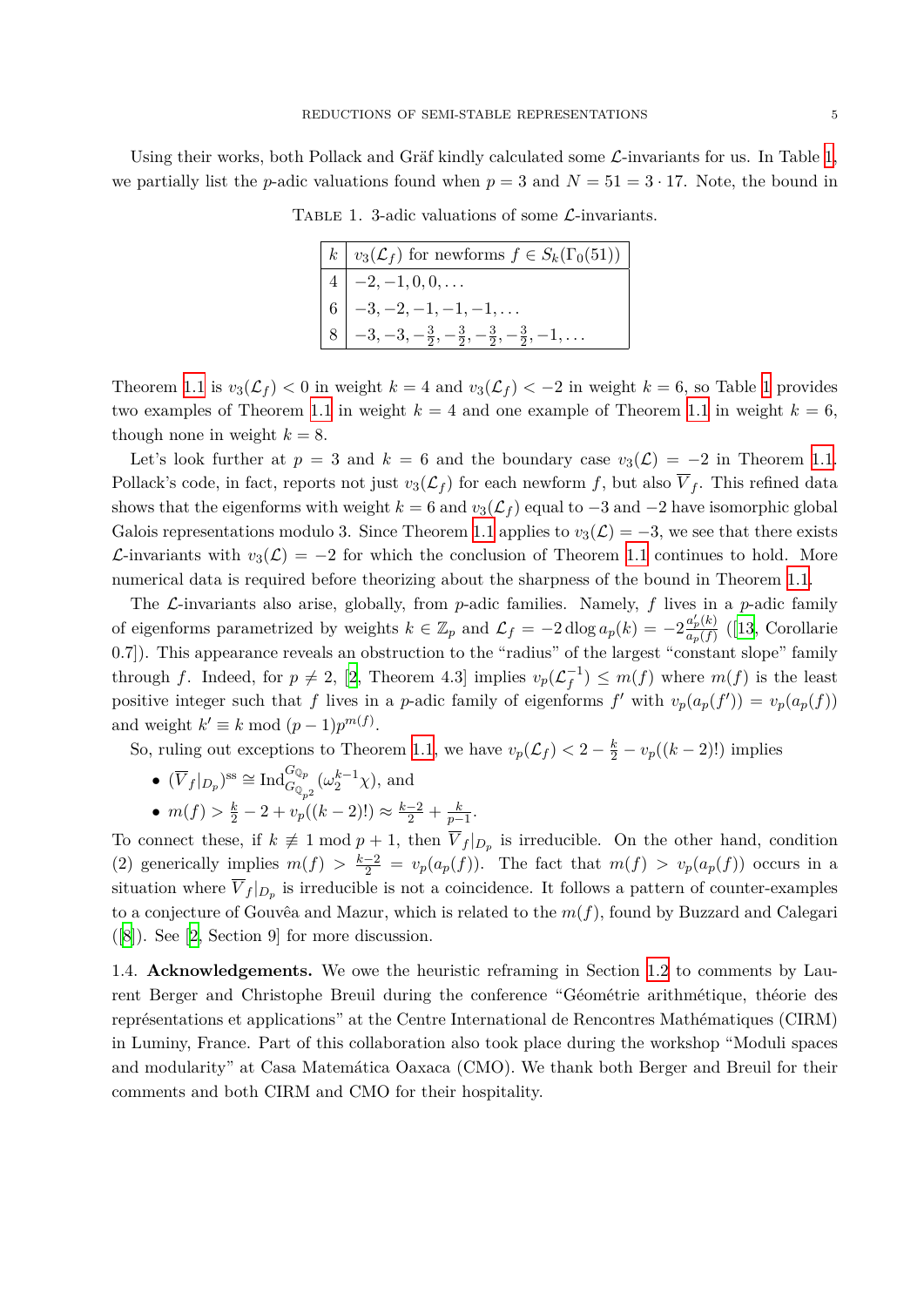Finally, acknowledgments are due for the discussion in Section [1.3](#page-4-1). First, the data reported in Table [1](#page-5-0) in the first preprint version of this article was inaccurate. Because of that, we drew faulty conclusions, which have now been removed, on the strength of the bound in Theorem [1.1.](#page-2-0) We thank Robert Pollack for calculating the original data and then alerting us to the error. We also especially thank Peter Gräf for replicating the newly reported data, using his alternative method.

<span id="page-6-0"></span>J.B. was partially supported by an NSF Grant (DMS-1402005) and a Simons Collaboration Grant (#713782). B.L. was supported by a grant from the Simons Foundation/SFARI (#585753).

#### 2. Theoretical background

In this section, we recall filtered  $(\varphi, N)$ -modules and Breuil and Kisin modules. We explain, in theory, how to calculate a finite height  $\varphi$ -module, over a ring larger than  $\mathfrak{S}$ , associated with a filtered  $(\varphi, N)$ -module (Theorem [2.7\)](#page-11-0). In Section [3,](#page-12-1) we carry this out in practice in a special case.

2.1. **Notations.** Let *k* be a finite field and  $W(k)$  be the Witt vectors over *k*. Set  $K_0 = W(k)[1/p]$ and assume  $K/K_0$  is a totally ramified extension of degree *e*. Let  $\Lambda_K$  be the ring of integers of *K*,  $\pi \in \Lambda_K$  a uniformizer and  $E = E(u) \in W(k)[u]$  its Eisenstein polynomial. Choosing  $\pi_0 = \pi$ and  $\pi_1, \pi_2, \ldots$  a sequence in  $\overline{K}$  such that  $\pi_{i+1}^p = \pi_i$ , we let  $G_\infty$  be the absolute Galois group of  $\lim_{h \to \infty} K(\pi_i)$ . Let  $\mathcal{O} \subseteq K_0[[u]]$  be the rigid analytic functions on  $|u| < 1$  and  $\mathfrak{S} = W(k)[u]] \subseteq \mathcal{O}$ . The action of  $\varphi$  on  $K_0[[u]]$ , by the Frobenius on  $K_0$  and  $\varphi(u) = u^p$ , preserves  $\mathfrak{S} \subseteq \mathcal{O} \subseteq K_0[[u]]$ .

We also choose  $F/\mathbb{Q}_p$  a finite extension, which will play the role of linear coefficients. In Section [2.4,](#page-9-0) we assume *F* contains a subfield isomorphic the Galois closure of *K*. We write  $\Lambda \subseteq F$  for the ring of integers,  $\mathfrak{m}_F \subseteq \Lambda$  the maximal ideal, and  $\mathbb F$  for the residue field. Define  $\mathfrak{S}_\Lambda = \mathfrak{S} \otimes_{\mathbb{Z}_p} \Lambda$  and  $\mathcal{O}_F = \mathcal{O} \otimes_{K_0} F$ . Extending  $\varphi$  linearly, we have  $\varphi$ -stable subrings of  $\mathfrak{S}_\Lambda \subseteq S_F \subseteq (K_0 \otimes_{\mathbb{Q}_p} F)[[u]]$ , where  $S_F = \mathfrak{S}[\frac{E^p}{p}]\otimes_{\mathbb{Q}_p} F$ .

2.2. **Kisin modules.** Let  $R \subseteq (K_0 \otimes_{\mathbb{Q}_p} F)[[u]]$  be a  $\varphi$ -stable subring containing *E*. A  $\varphi$ -module over *R* is a finite free *R*-module *M* equipped with an injective  $\varphi$ -semilinear operator  $\varphi_M : M \to M$ . Let  $\text{Mod}_R^{\varphi}$  be the category of  $\varphi$ -modules over  $R$  with morphisms being  $R$ -linear maps that commute with  $\varphi$ . For a  $\varphi$ -module *M*, write  $\varphi^* M = R \otimes_{\varphi, R} M$ , so  $1 \otimes \varphi_M$  defines an *R*-linear map  $\varphi^* M \to M$ called the linearization of  $\varphi$ . For  $h \geq 0$ , an element  $M \in Mod_R^{\varphi}$  has  $(E)$ -height  $\leq h$  if its linearization has cokernel annihilated by  $E^h$ . The subcategory of  $\varphi$ -modules over R with height  $\leq h$  is denoted  $\text{Mod}_{R}^{\varphi,\leq h}$ . A *Kisin module* over  $\mathfrak{S}_{\Lambda}$  with height  $\leq h$  is an object in  $\text{Mod}_{\mathfrak{S}_{\Lambda}}^{\varphi,\leq h}$ .

Let  $\text{MF}_F^{\varphi,N}$  be the category of *positive* filtered  $(\varphi, N, K, F)$ -modules, which we shorten to just filtered  $(\varphi, N)$ -modules over *F* (see [\[7,](#page-22-1) Section 3.1.1]). For  $D \in \text{MF}_F^{\varphi, N}$  set  $D_K = K \otimes_{K_0} D$ ; here, positive means Fil<sup>0</sup>  $D_K = D_K$ . Let  $\text{Rep}_F^{\text{st},h}$  be the category of *F*-linear semi-stable representations *V* of  $G_K$  whose Hodge-Tate weights lie in  $\{0, \ldots, h\}$ . Then, there exists a fully faithful, contravariant, functor

$$
D_{\text{st}}^* : \text{Rep}_F^{\text{st},h} \to \text{MF}_F^{\varphi,N}
$$

whose image is the subcategory of weakly-admissible filtered  $(\varphi, N)$ -modules over *F* (see [\[15](#page-23-11), [14\]](#page-23-12) and [\[7](#page-22-1), Corollaire 3.1.1.3]). For  $V \in \text{Rep}_F^{\text{st},h}$  and  $T \subseteq V$  a  $G_{\infty}$ -stable and  $\Lambda$ -linear lattice there exists,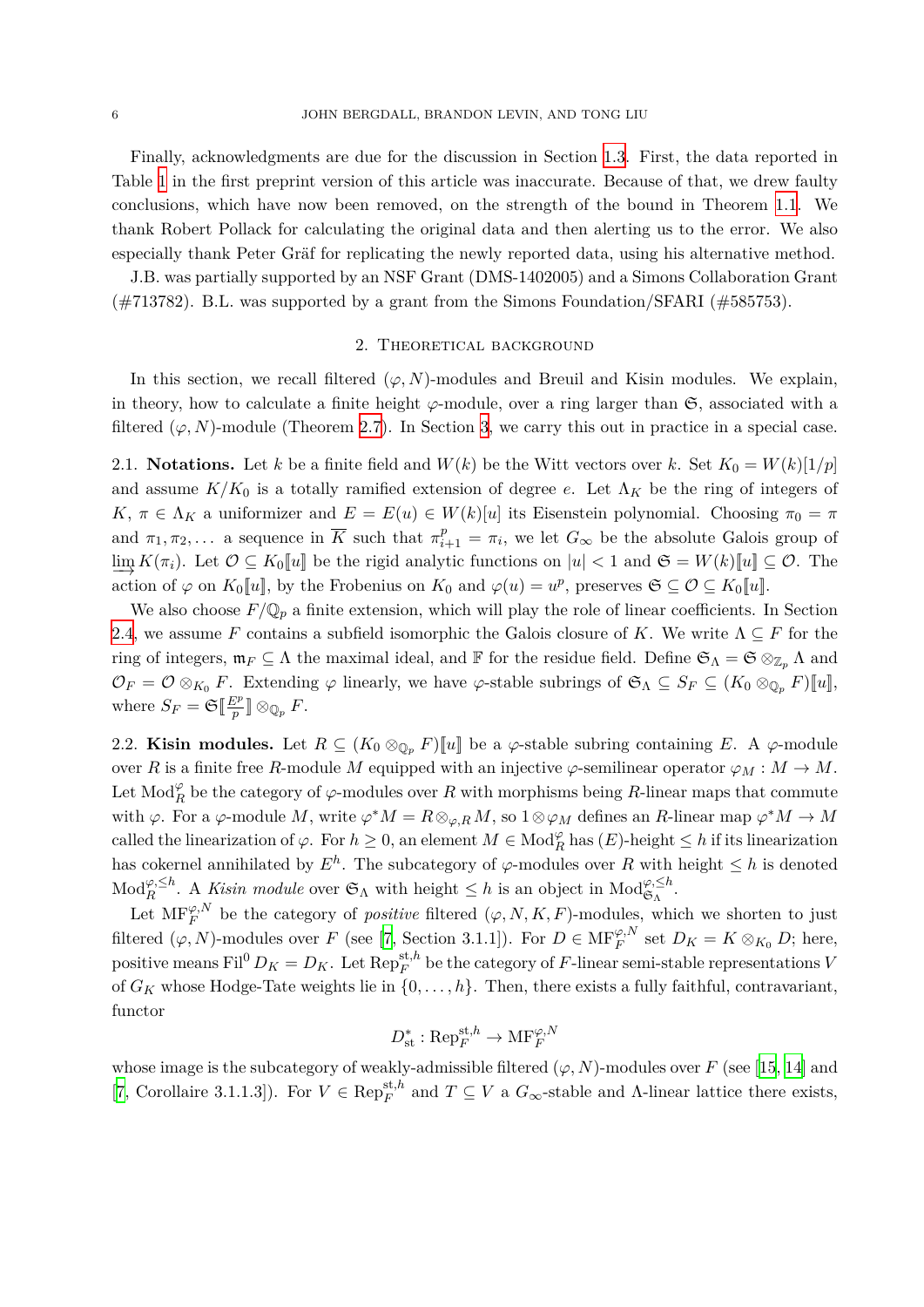by [\[20](#page-23-13), Theorem 5.4.1], a canonical Kisin module  $\mathfrak{M} = \mathfrak{M}(T)$  over  $\mathfrak{S}_{\Lambda}$  with height  $\leq h$ . Naturally, we say a Kisin module  $\mathfrak{M}$  is associated with *V* if  $\mathfrak{M} = \mathfrak{M}(T)$  for some *T*. By [[3](#page-22-6), Corollary 2.3.2], the semi-simple mod  $p$  representation  $\overline{V}$  can be determined from any associated Kisin module.

One category that intervenes in determining an  $\mathfrak{M}$  associated with  $V \in \text{Rep}_{F}^{\text{st},h}$  is the category of  $(\varphi, N_{\nabla})$ -modules over  $\mathcal{O}_F$  ([\[18](#page-23-4)]). Let  $\lambda = \prod_{n\geq 0} \varphi^n(E(u)/E(0)) \in \mathcal{O}_F$ . An object  $\mathcal{M}_{\mathcal{O}_F} \in Mod_{\mathcal{O}_F}^{\varphi, N_{\nabla}}$ is a finite height *φ*-module over  $\mathcal{O}_F$  equipped with a differential operator  $N_\nabla$  lying over  $-u\lambda \frac{d}{du}$  on  $\mathcal{O}_F$  and satisfying  $N_{\nabla} \varphi = p \frac{E(u)}{E(0)} \varphi N_{\nabla}$ . By [[18,](#page-23-4) Theorem 1.2.15], we have quasi-inverse equivalences of categories

(2.1) 
$$
\operatorname{MF}_{F}^{\varphi, N} \xleftarrow{\underline{D}_{\mathcal{O}_F}} \operatorname{Mod}_{\mathcal{O}_F}^{\varphi, N_{\nabla}}.
$$

<span id="page-7-0"></span>For  $s > 0$ , write  $\mathcal{O}_s$  for the  $\mathcal{O}_F$ -algebra of rigid analytic functions converging on  $|u| < p^{-s}$ .

<span id="page-7-2"></span>**Proposition 2.1.** Suppose  $\mathfrak{M} \in Mod_{\mathfrak{S}_{\Lambda}}^{\varphi, \leq h}$ ,  $V \in Rep_F^{\text{st},h}$ , and *s* is such that  $1/pe < s < 1/e$  and  $\mathfrak{M} \otimes_{\mathfrak{S}_{\Lambda}} \mathcal{O}_s \cong \underline{\mathcal{M}}_{\mathcal{O}_F}(D_{\text{st}}^*(V)) \otimes_{\mathcal{O}_F} \mathcal{O}_s$  in  $\text{Mod}_{\mathcal{O}_s}^{\varphi, \leq h}$ . Then,  $\mathfrak{M} = \mathfrak{M}(T)$  for some  $T \subseteq V$  as above.

*Proof.* Since  $s < 1/e$ ,  $\pi$  lies in the disc  $|u| < p^{-s}$ . Since  $\mathfrak{M} \otimes_{\mathfrak{S}_{\Lambda}} \mathcal{O}_s \cong \underline{\mathcal{M}}_{\mathcal{O}_F}(D^*_{st}(V)) \otimes_{\mathcal{O}_F} \mathcal{O}_s$ , [[3,](#page-22-6) Corollary 2.2.5] implies that  $\mathcal{M}_{\mathcal{O}_F} := \mathfrak{M} \otimes_{\mathfrak{S}_{\Lambda}} \mathcal{O}_F$  is canonically an object in  $\text{Mod}_{\mathcal{O}_F}^{\varphi, N_{\nabla}}$ . Then, [\[20,](#page-23-13) Theorem 5.4.1] implies that there exists a  $V' \in \text{Rep}_F^{\text{st},h}$  such that  $\mathfrak{M} = \mathfrak{M}(T)$  for a lattice  $T \subseteq V'$ for some *T*. We claim that  $V \cong V'$ . Indeed, since  $1/pe < s < 1/e$ , the definition of  $D_{\mathcal{O}_F}(\mathcal{M}_{\mathcal{O}_F})$  in [\[18,](#page-23-4) Section 1.2.5-7] depends only the finite height  $\varphi$ -module  $\mathcal{M}_{\mathcal{O}_F} \otimes_{\mathcal{O}_F} \mathcal{O}_s$  over  $\mathcal{O}_s$ . Thus, we have

$$
D^*_{\mathrm{st}}(V')\cong \underline{D}_{\mathcal{O}_F}(\mathcal{M}_{\mathcal{O}_F})\cong \underline{D}_{\mathcal{O}_F}(\underline{\mathcal{M}}_{\mathcal{O}_F}(D^*_{\mathrm{st}}(V)))\cong D^*_{\mathrm{st}}(V).
$$

Since  $D_{\text{st}}^{*}$  is fully faithful, we have  $V \cong V'$ , completing the proof. □

<span id="page-7-1"></span>*Remark* 2.2. To be accurate, the equivalence ([2.1\)](#page-7-0) is constructed in [\[18\]](#page-23-4) only when  $F = \mathbb{Q}_p$ . We use multiple references with the same technical limitation. We pause to detail one approach to resolving the issue. Later, we omit details for other functors.

First, we may define the functors  $\underline{D}_{\mathcal{O}_F}$  and  $\underline{\mathcal{M}}_{\mathcal{O}_F}$  using the same formulas as [\(2.1](#page-7-0)), or, equivalently, we can define them by forcing the diagram

$$
\operatorname{MF}_{F}^{\varphi,N} \xrightarrow{\underline{D}_{\mathcal{O}_F}} \operatorname{Mod}_{\mathcal{O}_F}^{\varphi,N_{\nabla}}
$$
\n
$$
\operatorname{forget} \downarrow \xrightarrow{\underline{M}_{\mathcal{O}_F}} \downarrow \operatorname{forget}_{\mathbb{Q}_p}^{\text{forget}}
$$
\n
$$
\operatorname{MF}_{\mathbb{Q}_p}^{\varphi,N} \xleftarrow{\underline{D}_{\mathcal{O}}} \operatorname{Mod}_{\mathcal{O}}^{\varphi,N_{\nabla}}
$$

to commute. Here, the vertical arrows are the natural forgetful functors and the bottom arrows are as in [[18\]](#page-23-4), where they are proved to be quasi-inverses. If  $\mathcal{M}_{\mathcal{O}_F} \in Mod_{\mathcal{O}_F}^{\varphi, N_{\nabla}}$ , we thus have a natural isomorphism  $\alpha : \underline{\mathcal{M}}_{\mathcal{O}_F}(\underline{D}_{\mathcal{O}_F}(\mathcal{M}_{\mathcal{O}_F})) \cong \mathcal{M}_{\mathcal{O}_F}$  in  $\text{Mod}_{\mathcal{O}}^{\varphi, N_{\nabla}}$ . Since multiplication by  $x \in F$ defines an endomorphism of  $M_{\mathcal{O}_F}$  in  $\text{Mod}_{\mathcal{O}}^{\varphi, N_{\nabla}}$  and  $\alpha$  is natural, we see  $\alpha$  is an isomorphism in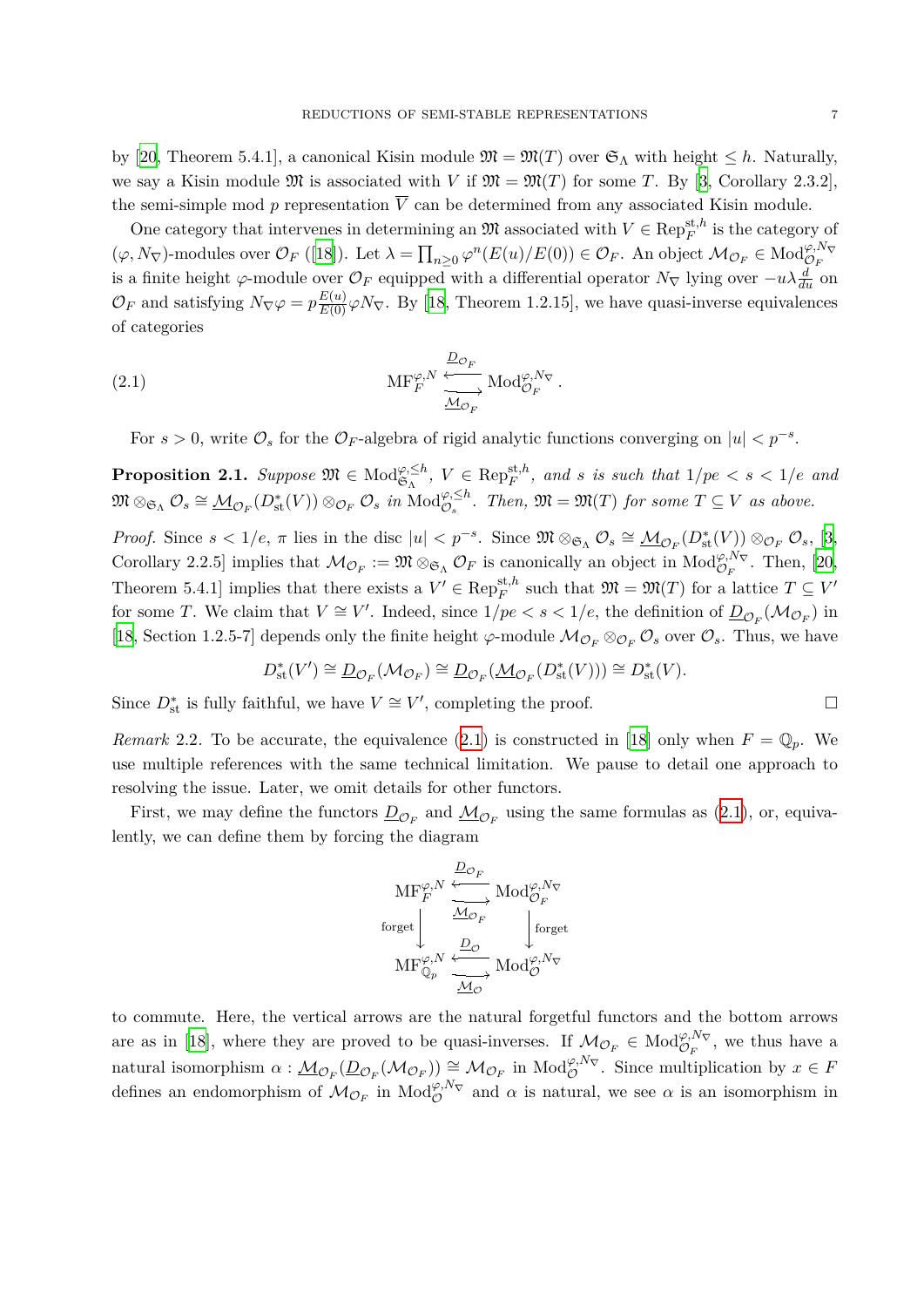$\mathcal{M}$  $od_{\mathcal{O}_F}^{\varphi, N_\nabla}$ . Thus,  $\mathcal{M}_{\mathcal{O}_F}$  is a left quasi-inverse to  $\underline{D}_{\mathcal{O}_F}$ . Proving  $\underline{D}_{\mathcal{O}_F}$  is a right quasi-inverse to  $\underline{\mathcal{M}}_{\mathcal{O}_F}$ is analogous.

2.3. **Breuil modules.** Let  $S_{\text{Br}}$  be the *p*-adic completion of the divided power envelope of  $W(k)[u]$ with respect to the ideal generated by *E*. Breuil ([\[6\]](#page-22-7)) classically identified  $MF^{\varphi,N}_{\mathbb{Q}_p}$  with a category of filtered  $(\varphi, N)$ -modules over  $S_{\text{Br}}\left[\frac{1}{n}\right]$  $\frac{1}{p}$ . We recall this, replacing  $S_{\text{Br}}$  with a simpler ring.

One extends the Frobenius  $\varphi$  to  $K_0[[u]]$  via  $\varphi(u) = u^p$ . We define  $N = -u \frac{d}{du}$  on  $K_0[[u]]$ . Let  $\widehat{S}_E$ be the E-completion of  $W(k)[u][\frac{1}{p}]$ . For a subring  $R \subseteq \widehat{S}_E$  and  $j \geq 0$ , set Fil<sup>j</sup>  $R = R \cap E^j \widehat{S}_E$ . In particular, we can take  $R = S := W(k)[\![u, \frac{E^p}{p}]\!]$ . As a subring of  $K_0[\![u]\!], S$  is closed under  $\varphi$  and  $N$ . We define  $S_{\Lambda} = S \otimes_{\mathbb{Z}_p} {\Lambda}$  and  $S_F = S \otimes_{\mathbb{Z}_p} F$ , extending  $\varphi$ , *N*, and Fil<sup>•</sup> linearly.

Clearly  $S \subseteq S_{\text{Br}} \subseteq \widehat{S}_E$  which are compatible with the  $(u, \frac{E^p}{p})$ -topology on *S*, the *p*-adic topology on  $S_{\text{Br}}$  and the  $(E)$ -topology on  $\widehat{S}_E$ . One advantage *S* enjoys over  $S_{\text{Br}}$  is that Fil<sup>*j*</sup>  $S_F = E^j S_F$ . To see this, note that any element  $f \in \text{Fil}^j S_F$  can be uniquely written in the form  $f = \sum_i a_i(u) \frac{E^{pi}}{p^i}$ *p i* with  $a_i(u) \in K_0[u]$  a polynomial of degree strictly less than  $ep$  (*e* is the degree of *E*). Then, when *j* < *pi*, we have  $\frac{E^{pi-j}}{p^i} = \frac{1}{p^{i-1}}$ *p <sup>i</sup>−<sup>l</sup> Epi−pl*( *E<sup>p</sup>*  $(\frac{p}{p})^l$  with  $l = \lfloor \frac{pi-j}{p} \rfloor$ . In this situation,  $i - l$  depends only on *j*, so factoring  $E^j$  out of the expression for f and examining the leftover summation, one sees at once that  $f \in E^{j}S_{F}$ . Note as well:  $S_{F}$  is an  $\mathcal{O}_{F}$ -algebra, and  $\varphi(E) = p\mathfrak{c}$  with  $\mathfrak{c} \in S^{\times}$ . In particular,  $\varphi(\lambda) \in S^{\times} \subseteq S_F^{\times}$ .

The category  $\text{MF}_{S_F}^{\varphi,N}$  of filtered  $(\varphi, N)$ -modules over  $S_F$ , or *Breuil modules* over  $S_F$ , are objects  $(\mathcal{D}, \varphi_{\mathcal{D}}) \in Mod_{S_F}^{\varphi}$  such that the linearization of  $\varphi_{\mathcal{D}}$  is an isomorphism, and  $\mathcal D$  is equipped with:

- a decreasing filtration Fil<sup>•</sup>  $\mathcal{D}$  by  $S_F$ -submodules such that Fil<sup>0</sup>  $\mathcal{D} = \mathcal{D}$  and Fil<sup>*i*</sup>  $S_F \cdot$  Fil<sup>*j*</sup>  $\mathcal{D} \subseteq$ Fil<sup>*i*+*j*</sup>  $\mathcal{D}$  for all *i*, *j*  $\geq$  0;
- an operator  $N_{\mathcal{D}} : \mathcal{D} \to \mathcal{D}$  that acts as a derivation over *N*, and
	- $-V_{\mathcal{D}}\varphi_{\mathcal{D}} = p\varphi_{\mathcal{D}}N_{\mathcal{D}}$ , and
	- $N_{\mathcal{D}}(\text{Fil}^i \mathcal{D}) \subseteq \text{Fil}^{i-1} \mathcal{D}$  for all *i* ≥ 1.

A morphism in  $\text{MF}_{S_F}^{\varphi,N}$  is an  $S_F$ -linear map equivariant for  $\varphi$ , *N*, and Fil<sup>•</sup>.

We define a functor  $\underline{\mathcal{D}}$ :  $\text{MF}_{F}^{\varphi,N} \to \text{MF}_{S_F}^{\varphi,N}$  as follows:

- $\mathcal{D} := \underline{\mathcal{D}}(D) = S_F \otimes_{K_0 \otimes_{\mathbb{Q}_p} F} D$  as an  $S_F$ -module;
- $\varphi_{\mathcal{D}} = \varphi \otimes \varphi_D;$
- $N_{\mathcal{D}} = N \otimes 1 + 1 \otimes N_{D};$
- Fil<sup>0</sup> $(\mathcal{D}) = \mathcal{D}$  and

$$
\mathrm{Fil}^i(\mathcal{D}) = \{ x \in \mathcal{D} \mid N_{\mathcal{D}}(x) \in \mathrm{Fil}^{i-1} \mathcal{D} \text{ and } (\mathrm{ev}_{\pi} \otimes 1)(x) \in \mathrm{Fil}^i D_K \}
$$

for  $i \geq 1$ .

Here,  $ev_{\pi}: S_F \to F \otimes_{\mathbb{Q}_n} K$  is the scalar extension of  $ev_{\pi}: W(k)[u] \to \Lambda_K$ , the evaluation at  $\pi$  map.

<span id="page-8-0"></span>**Theorem 2.3** (Breuil). The functor  $\underline{\mathcal{D}}$  :  $\text{MF}_{F}^{\varphi,N} \to \text{MF}_{S_F}^{\varphi,N}$  is an equivalence of categories.

Breuil proves in [\[6,](#page-22-7) Section 6] that  $\mathcal{D}$  is an equivalence of categories when  $F = \mathbb{Q}_p$  and *S* is replaced by  $S_{\text{Br}}$ . That one can replace  $S_{\text{Br}}$  by *S* is known to some, but there does not appear to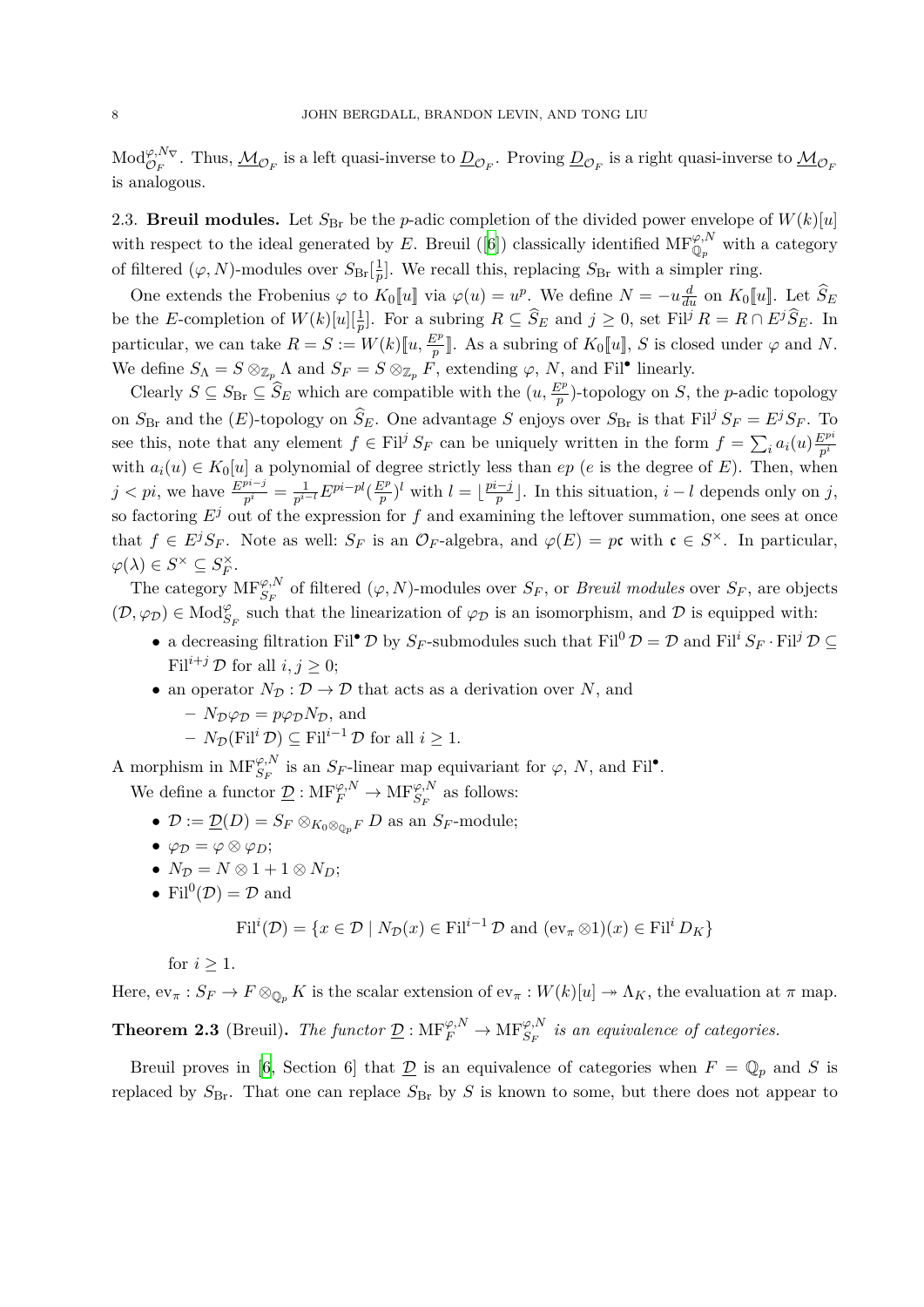be a reference. The only step in the proof of Breuil that requires honestly new justification is the following analog of [\[6,](#page-22-7) Proposition 6.2.1.1]. (This version is even easier to prove.)

<span id="page-9-1"></span>**Lemma 2.4.** Let  $\mathcal{D} \in \text{MF}_{S_F}^{\varphi,N}$  and  $D = \mathcal{D}/u\mathcal{D}$ . Then, there exists a unique  $F \otimes_{\mathbb{Q}_p} K_0$ -linear  $\varphi$ *-equivariant section*  $s : D \to \mathcal{D}$  *of the reduction map.* 

*Proof.* First, suppose  $F = \mathbb{Q}_p$  and let  $(\hat{e}_1, \dots, \hat{e}_d)$  be an  $S[\frac{1}{p}]$ *p*<sup>1</sup>). basis of *D*. Write  $\varphi_{\mathcal{D}}(\hat{e}_1, \dots, \hat{e}_d) =$  $(\widehat{e}_1,\ldots,\widehat{e}_d)X$  and set  $X_0 = X \mod u$ . Then,  $X \in p^k \text{Mat}_d(S)$ ,  $X_0^{-1} \in p^\ell \text{Mat}_d(W(k))$ , and  $XX_0^{-1} \in$ <br> $X \models mM + (G)$ .  $I + up^m \text{Mat}_d(S)$  for some  $k, \ell, m \in \mathbb{Z}$ . As in the proof of [\[6,](#page-22-7) Proposition 6.2.1.1], we need to show

$$
Y_n := X \varphi(X) \cdots \varphi^n(X) \varphi^n(X_0^{-1}) \cdots \varphi(X_0^{-1}) X_0^{-1}
$$

converges in  $\text{Mat}_{d}(S[\frac{1}{n}$  $(\frac{1}{p})$  as  $n \to \infty$ . But, in the notation above,

$$
Y_n - Y_{n-1} \in \varphi^n(u) p^{n(k+\ell)+m} \operatorname{Mat}_d(S).
$$

Since  $\varphi^n(u)p^{nr} \to 0$  in  $S[\frac{1}{n}]$  $\frac{1}{p}$ ] for any fixed *r*, we see that  $Y_n - Y_{n-1} \to 0$  in  $\text{Mat}_{d}(S[\frac{1}{p}])$  $\frac{1}{p}$ , as needed.

If  $F \neq \mathbb{Q}_p$ , the proof already given implies there exists a unique  $K_0$ -linear  $\varphi$ -equivariant section  $s: D \to \mathcal{D}$ . If  $x \in F^\times$  then  $x^{-1}sx$  also  $K_0$ -linear and  $\varphi$ -equivariant and thus *s* is *F*-linear. □

*Proof of Theorem [2.3.](#page-8-0)* Define  $\underline{D}_{S_F}$  :  $MF_{S_F}^{\varphi,N} \to MF_F^{\varphi,N}$  as follows. Set  $D = \underline{D}_{S_F}(\mathcal{D}) = \mathcal{D}/u\mathcal{D}$ with its induced action of  $\varphi$  and *N*. For *s* in Lemma [2.4](#page-9-1),  $(ev_{\pi} \otimes 1) \circ s : D \to \mathcal{D}/E\mathcal{D}$  induces a canonical isomorphism  $D_K \cong \mathcal{D}/E\mathcal{D}$ . The filtration Fil<sup>*i*</sup>( $D_K$ ) is the pullback of the filtration on  $\mathcal{D}/E\mathcal{D}$  defined as the image Fil<sup>*i*</sup>( $\mathcal{D}$ )  $\rightarrow \mathcal{D}/E\mathcal{D}$ . The arguments in [\[6](#page-22-7)], with Lemma [2.4](#page-9-1) replacing Proposition 6.2.1.1 of *loc. cit.*, show  $\underline{D}_{S[\frac{1}{p}]}$  and  $\underline{D}$  are quasi-inverses when  $F = \mathbb{Q}_p$ . In general, see Remark [2.2](#page-7-1).  $\Box$ 

<span id="page-9-0"></span>2.4. **Comparison.** We now assume that *F* contains a subfield isomorphic to the Galois closure of *K* (see Lemma [2.5](#page-9-2)). In practice, as in Sections [3](#page-12-1) and [4,](#page-16-2) we take  $K = \mathbb{Q}_p$  so this is no hindrance.

In the prior sections, we have described equivalences

(2.2) 
$$
\qquad \qquad \mathrm{Mod}_{\mathcal{O}_F}^{\varphi, N_\nabla} \xrightarrow{\cong} \mathrm{MF}_F^{\varphi, N} \xrightarrow{\cong} \mathrm{MF}_{S_F}^{\varphi, N}.
$$

An analog of [[21,](#page-23-14) Corollary 3.2.3] allows for a description of the composition that, unfortunately, is not practical for calculations. Below, though, we explain how to determine  $\mathcal{M}_{\mathcal{O}_F}(D) \otimes_{\mathcal{O}_F} S_F$  as a  $\varphi$ -module over  $S_F$  from *D*, up to determining  $\mathcal{D} = \mathcal{D}(D)$ . A key technical point, which follows from the next lemma, is that filtrations on Breuil modules over *S<sup>F</sup>* are always free, in contrast to the filtrations on objects in  $\text{MF}_F^{\varphi,N}$  (cf. [\[7,](#page-22-1) Exemple 3.1.1.4]).

<span id="page-9-2"></span>**Lemma 2.5.** *Suppose that*  $N$  *is a finite free*  $S_F$ -module and  $H \subseteq N$  *is an*  $S_F$ -submodule such that  $E^{j}$ *N*  $\subseteq$  *H for some*  $j \ge 0$ *. Then, H is finite free over*  $S_F$ *.* 

*Proof.* We may assume  $j = 1$ . Indeed, consider the nested sequence  $\mathcal{H}_i = \mathcal{H} + E^i \mathcal{N}$  of  $S_F$ -modules, which satisfy  $E\mathcal{H}_i \subseteq \mathcal{H}_{i+1} \subseteq \mathcal{H}_i$ . By the  $j = 1$  case we deduce  $\mathcal{H}_1 \subseteq \mathcal{N}$  is free, and then  $\mathcal{H}_2$ , and so on until  $\mathcal{H}_j = \mathcal{H}$  is free. We may also assume  $\mathcal{N} \cong S_F$ . Indeed, if  $0 \to \mathcal{N}'' \to \mathcal{N} \to \mathcal{N}' \to 0$  is an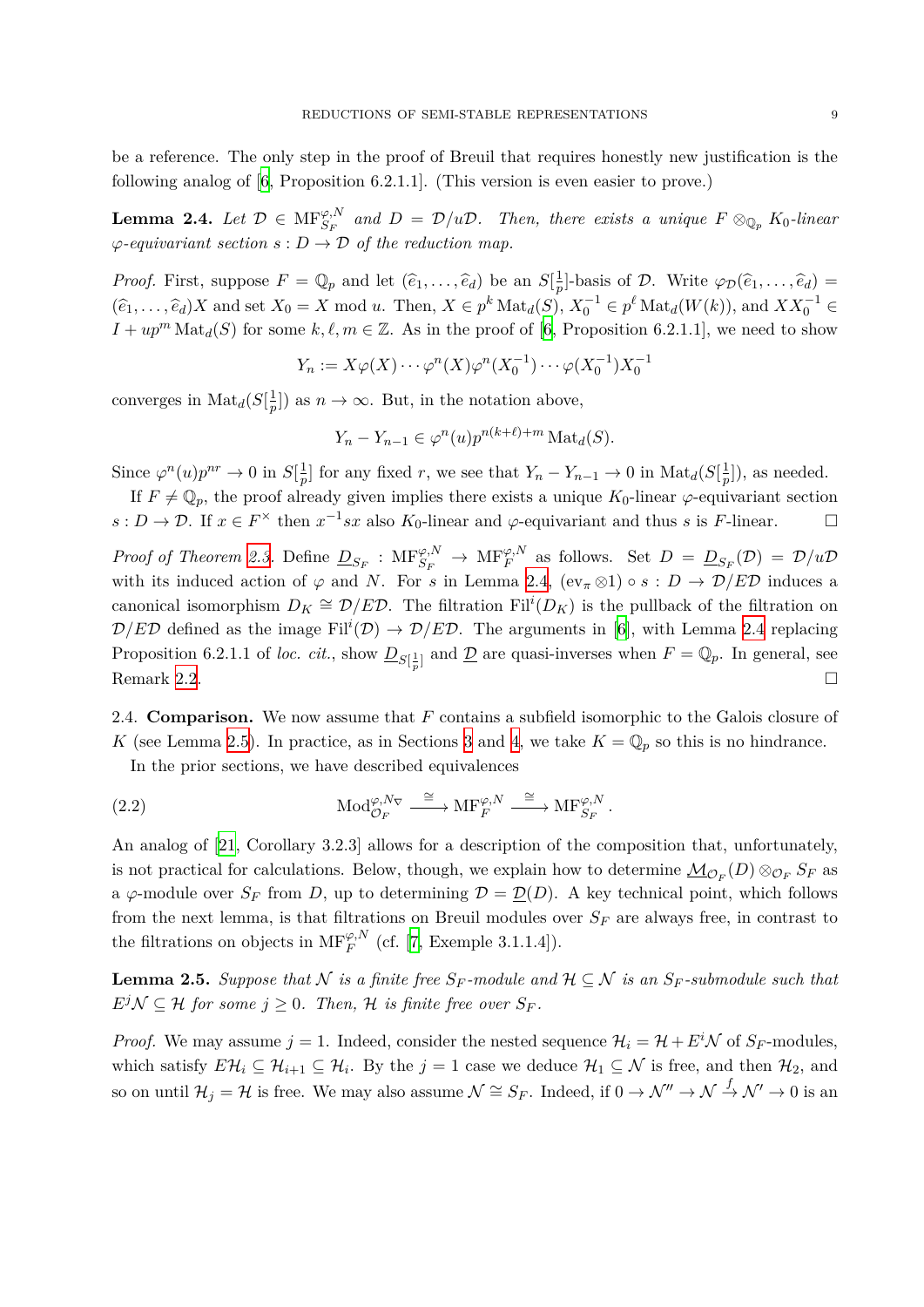exact sequence of finite free  $S_F$ -modules, then  $\mathcal{H}' = f(\mathcal{H})$  and  $\mathcal{H}'' = \ker(f) \cap \mathcal{H}$  satisfy  $E\mathcal{N}'' \subseteq \mathcal{H}''$ and  $E\mathcal{N}' \subseteq \mathcal{H}'$ . So, if both  $\mathcal{H}''$  and  $\mathcal{H}'$  are free, then  $\mathcal{H} \cong \mathcal{H}'' \oplus \mathcal{H}'$  is free as well.

We have reduced to proving: if  $I \subseteq S_F$  is an ideal containing E, then I is free. Since F contains a subfield isomorphic to the Galois closure of *K*, we may decompose  $S_F = \prod_{\sigma \in \text{Hom}(K_0, F)} S_{F, \sigma}$  where  $S_{F,\sigma} = \Lambda[u, \frac{\sigma(E)^p}{p}]$  $\frac{E}{p}$  $\left[\frac{1}{p}\right]$  is a domain. The ideal *I* decomposes as a product of ideals  $I_{\sigma}$  such that  $\sigma(E)S_{F,\sigma} \subseteq I_{\sigma}$ . Since  $\sigma(E)$  is non-zero, it suffices to show each  $I_{\sigma}$  is principal. Write  $\text{Hom}_{\sigma}(K,F)$ for the embeddings  $\tau : K \to F$  lifting  $\sigma$ . Then, we have a canonical isomorphism

$$
S_{F,\sigma}/\sigma(E)S_{F,\sigma}\cong K\otimes_{K_0,\sigma} F\cong F^{\text{Hom}_{\sigma}(K,F)}.
$$

So,  $I_{\sigma}/\sigma(E)S_{F,\sigma} \cong F^T$  for some subset  $T \subseteq \text{Hom}_{\sigma}(K,F)$ . But,  $J_T = \prod_{\tau \in T} (u - \tau(\pi)) \cdot S_F$  also contains  $\sigma(E)S_{F,\sigma}$  and  $J_T/\sigma(E)S_{F,\sigma} \cong F^T$ . Thus  $I_{\sigma} = J_T$  is principal, completing the proof.  $\Box$ 

We now consider an *ad hoc* category of "Breuil modules without monodromy". Let  $MF_{S_F}^{\varphi,h}$ denote the category whose objects are  $(D, \varphi_D) \in Mod_{S_F}^{\varphi}$  such that the linearization of  $\varphi_D$  is an isomorphism, and  $\mathcal{D}$  is equipped with a finite *free*  $S_F$ -submodule Fil<sup>h</sup>  $\mathcal{D} \subseteq \mathcal{D}$  such that Fil<sup>h</sup>  $S_F \cdot \mathcal{D} \subseteq$ Fil<sup>h</sup>  $\mathcal{D}$ . By Lemma [2.5](#page-9-2) there is a natural forgetful functor  $\text{MF}_{S_F}^{\varphi, N} \to \text{MF}_{S_F}^{\varphi, h}$ .

Now define  $\underline{\mathcal{D}}'$ :  $\text{Mod}_{S_F}^{\varphi,\leq h} \to \text{MF}_{S_F}^{\varphi,h}$  by declaring  $\underline{\mathcal{D}}'(\mathcal{M}) = S_F \otimes_{\varphi,S_F} \mathcal{M}$  as an  $S_F$ -module, and

- $\varphi_{\underline{\mathcal{D}}'_{\cdot}}(\mathcal{M}) = \varphi \otimes \varphi_{\mathcal{M}}, \text{ and}$
- Fil<sup>h</sup>  $\underline{\mathcal{D}}'(\mathcal{M}) = \{x \in \underline{\mathcal{D}}'(\mathcal{M}) \mid (1 \otimes \varphi_{\mathcal{M}})(x) \in \mathrm{Fil}^h S_F \cdot \mathcal{M}\}.$

Since  $E^h \mathcal{D}'(\mathcal{M}) \subseteq \text{Fil}^h \mathcal{D}'(\mathcal{M})$ , Lemma [2.5](#page-9-2) implies  $\text{Fil}^h \mathcal{D}'(\mathcal{M})$  is finite free over  $S_F$ .

<span id="page-10-0"></span>**Proposition 2.6.** *The functor*  $\underline{\mathcal{D}}'$  *is an equivalence.* 

*Proof.* We first show  $\underline{\mathcal{D}}'$  is fully faithful. Suppose *M* and *M'* are in  $\text{Mod}_{S_F}^{\varphi,\leq h}$ . Write  $\mathcal{D} := \underline{\mathcal{D}}'(\mathcal{M})$ and  $\mathcal{D}' := \underline{\mathcal{D}}'(\mathcal{M}')$ . Choose a basis  $(e_1, \ldots, e_d)$  of  $\mathcal M$  and write  $\varphi_{\mathcal{M}}(e_1, \ldots, e_d) = (e_1, \ldots, e_d)A$  with  $A \in Mat_d(S_F)$ . Since M has height  $\leq h$ , there exists a matrix  $B \in Mat_d(S_F)$  such that  $AB =$  $BA = E^{h}I_{d}$ . By assumption, Fil<sup>h</sup>  $D$  has basis  $(\alpha_{1}, ..., \alpha_{d}) = (\tilde{e}_{1}, ..., \tilde{e}_{d})B$  where  $\tilde{e}_{i} = 1 \otimes e_{i} \in D$ compose a basis of *D*. Similarly, we get *A'*, *B'* and  $\tilde{e}'_i$  from a basis  $(e'_1, \ldots, e'_{d'})$  of *M'*.

Now suppose  $f: \mathcal{D} \to \mathcal{D}'$  is a morphism in  $\text{MF}_{S_F}^{\varphi, h}$ . We write  $f(\widetilde{e}_1, \ldots, \widetilde{e}_d) = (\widetilde{e}'_1, \ldots, \widetilde{e}'_{d'})X$  for  $X \in Mat_d(S_F)$ . Since *f* is *φ*-equivariant, we have  $X\varphi(A) = \varphi(A')\varphi(X)$ , and, since  $f(\mathrm{Fil}^h \mathcal{D}) \subseteq$ Fil<sup>h</sup> D', we have  $XB = B'Y$  for some  $Y \in Mat_d(S_F)$ . Using  $AB = BA = E^hI_d$  and  $A'B' =$  $B'A' = E^h I_{d'}$ , we see  $\varphi(Y)\varphi(E^h) = X\varphi(E^h)$ , and so  $X = \varphi(Y)$  because  $\varphi(E) \in S_F^{\times}$ . It follows that  $YA = A'\varphi(Y)$ . Define  $\mathfrak{f} : \mathcal{M} \to \mathcal{M}'$  by  $\mathfrak{f}(e_1, \ldots, e_d) = (e'_1, \ldots, e'_{d'})Y$ . Then,  $\mathfrak{f}$  is  $\varphi$ -equivariant and  $f = \mathcal{D}'(f)$  since  $X = \varphi(Y)$ . This shows  $\mathcal{D}'$  is full, and since Y determines X, we also see  $\mathcal{D}'$  is faithful.

Now we prove  $\underline{\mathcal{D}}'$  is essentially surjective. Given a  $\mathcal{D} \in \text{MF}_{S_F}^{\varphi,h}$ , choose bases  $(e_1,\ldots,e_d)$  of  $\mathcal D$ and  $(\alpha_1, \ldots, \alpha_d)$  of Fil<sup>h</sup> D. Write  $(\alpha_1, \ldots, \alpha_d) = (e_1, \ldots, e_d)B$  and  $\varphi_D(e_1, \ldots, e_d) = (e_1, \ldots, e_d)X$ with  $\det(X) \in S_F^{\times}$ . Since  $E^h \mathcal{D} \subseteq \mathrm{Fil}^h \mathcal{D}$ , there exists  $A \in \mathrm{Mat}_d(S_F)$  such that  $AB = BA = E^h I_d$ . Since  $\varphi(E) = p\mathfrak{c} \in S_F^{\times}$ , we see  $X\varphi(B) \in GL_d(S_F)$ , whereas  $\varphi_D(\alpha_1,\ldots,\alpha_d) = (e_1,\ldots,e_d)X\varphi(B)$ . Thus  $(f_1, \ldots, f_d) = (e_1, \ldots, e_d) X \varphi(B) p^{-h} \mathfrak{c}^{-h}$  is a basis of  $\mathcal D$  and  $\varphi_{\mathcal D}(\alpha_1, \ldots, \alpha_d) = (f_1, \ldots, f_d) p^h \mathfrak{c}^h$ . Finally,  $(\alpha_1, \ldots, \alpha_d) = (f_1, \ldots, f_d)B'$  where  $B' = YB$  and  $Y = (X\varphi(B)p^{-h}c^{-h})^{-1}$ , so there exists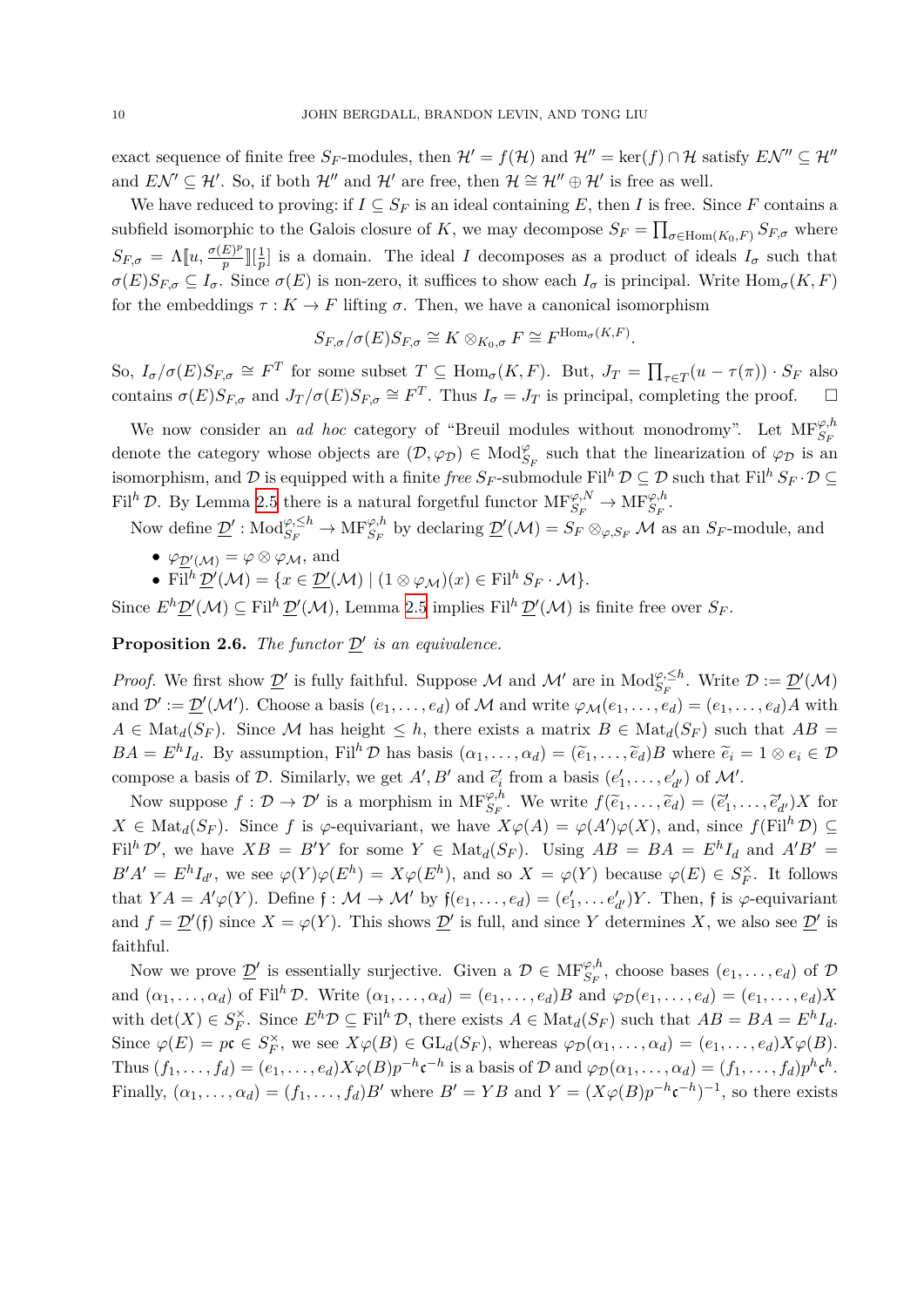an A' such that  $A'B' = B'A' = E^h I_d$ . Now define  $\mathcal{M} = \bigoplus_{i=1}^d S_F \mathfrak{f}_i$  and set  $\varphi_{\mathcal{M}}(\mathfrak{f}_1, \ldots, \mathfrak{f}_d) =$  $(f_1, \ldots, f_d)A'$ . Then,  $M \in Mod_{S_F}^{\varphi, \leq h}$  and  $\underline{\mathcal{D}'}(\mathcal{M}) = \mathcal{D}$  (set  $f_i = 1 \otimes f_i$ ).

We now reach the main theorem of this section, which provides a mechanism to calculate a finite height  $\varphi$ -module over  $S_F$  explicitly from  $D \in \text{MF}_F^{\varphi,N}$ . We write  $\varphi(E) = p\mathfrak{c}$  with  $\mathfrak{c} \in S^\times$  as above.

<span id="page-11-0"></span>**Theorem 2.7.** Suppose  $D \in \mathrm{MF}_F^{\varphi,N}$ . Write  $\mathcal{D}' \in \mathrm{MF}_{S_F}^{\varphi,h}$  for the image of  $\underline{\mathcal{D}}(D)$  under the natural forgetful functor and  $\mathcal{M} = \underline{\mathcal{M}}_{\mathcal{O}_F}(D) \otimes_{\mathcal{O}_F} S_F$ . Then, there is a natural isomorphism  $\underline{\mathcal{D}}'(\mathcal{M}) \cong \mathcal{D}'$ . *In particular, M is recovered from D via the following steps:*

- (1) *Select*  $S_F$ -bases  $(e_1, \ldots, e_d)$  of  $\mathcal{D} = \mathcal{D}(D)$  and  $(\alpha_1, \ldots, \alpha_d)$  of  $\text{Fil}^h \mathcal{D}$ .
- (2) Let  $\varphi_{\mathcal{D}}(e_1,\ldots,e_d)=(e_1,\ldots,e_d)X$  and  $(\alpha_1,\ldots,\alpha_d)=(e_1,\ldots,e_d)B$  with  $X,B\in \text{Mat}_d(S_F)$ .
- (3) Then, M has an  $S_F$ -basis  $(f_1, \ldots, f_d)$  in which  $\varphi_{\mathcal{M}}(f_1, \ldots, f_d) = (f_1, \ldots, f_d)A$ , where

$$
A = E^h B^{-1} X \varphi(B) p^{-h} \mathfrak{c}^{-h}.
$$

*Proof.* To start, once the isomorphism  $\mathcal{D}'(\mathcal{M}) \cong \mathcal{D}'$  is justified, the "in particular" follows by tracing through the second half of the proof of Proposition [2.6.](#page-10-0)

For  $M_{\mathcal{O}_F} \in \text{Mod}_{\mathcal{O}_F}^{\varphi, N_{\nabla}}$  we define  $\mathcal{D} = \underline{\mathcal{D}}_{\mathcal{O}_F}(\mathcal{M}_{\mathcal{O}_F}) = S_F \otimes_{\varphi, \mathcal{O}_F} \mathcal{M}_{\mathcal{O}_F}$ , which is a finite free  $S_F$ -module, and equip it with the following structure of a Breuil module over  $S_F$ :

- *• φ<sup>D</sup>* = *φ ⊗ φM*;
- $N_{\mathcal{D}} = N \otimes 1 + \frac{p}{\varphi(\lambda)} \otimes N_{\nabla};$
- $\bullet$  Fil<sup>*i*</sup>(*D*) = {*x* ∈ *D* | (1 ⊗  $\varphi_{\mathcal{M}}$ )(*x*) ∈ Fil<sup>*i*</sup> *S<sub>F</sub>* ⊗  $\varphi_{F}$  *M* $\varphi_{F}$ }.

Following the proof of [[20,](#page-23-13) Proposition 3.2.1], replacing  $S$  by  $S_{\text{Br}}$  and adding linear *F*-coefficients, we see  $\underline{\mathcal{D}}_{\mathcal{O}_F}$ : Mod ${}_{\mathcal{O}_F}^{\varphi, N_\nabla} \to \text{MF}_{S_F}^{\varphi, N}$  defines a functor. Moreover, if  $\mathcal{M}_{\mathcal{O}_F}$  has height  $\leq h$ , then

<span id="page-11-1"></span>
$$
\underline{\mathcal{D}}_{\mathcal{O}_F}(\mathcal{M}_{\mathcal{O}_F}) \cong \underline{\mathcal{D}}'(\mathcal{M}_{\mathcal{O}_F} \otimes_{\mathcal{O}_F} S_F)
$$

in the category  $MF_{S_F}^{\varphi,h}$ . Thus, it remains to show that  $D_{\mathcal{O}_F}$  makes the diagram of functors

(2.3)  
\n
$$
\text{MF}_{F}^{\varphi, N} \xrightarrow{\mathcal{D}} \text{MF}_{S_{F}}^{\varphi, N}
$$
\n
$$
\frac{D_{\mathcal{O}_{F}}}{\text{Mod}_{\mathcal{O}_{F}}^{\varphi, N_{\nabla}}}
$$

commute as well. (In particular,  $\underline{\mathcal{D}}_{\mathcal{O}_F}$  is an equivalence.) It is enough to check this when  $F = \mathbb{Q}_p$ (by Remark [2.2\)](#page-7-1). In that case, if *S* is replaced by  $S_{\text{Br}}$ , this is the statement of [\[20](#page-23-13), Corollary 3.2.3]. The proof in *loc. cit.* goes through here with only one adjustment. Namely, the isomorphism  $S_{\rm Br}[\frac{1}{n}]$  $\frac{1}{p}$ ]⊗ $K_0 \underline{D}_{\mathcal{O}}(\mathcal{M}_{\mathcal{O}}) \cong S_{\text{Br}}[\frac{1}{p}]$ *p*<sup>1</sup><sub>*p*</sub><sup>*o*</sup> $\varphi$ *<sup><i>o*</sup>*oMo* implicit in the first two displayed equations of *loc. cit.* needs to have  $S_{\text{Br}}$  replaced by *S*. To make this adjustment, consider the map  $\xi : \mathcal{O} \otimes_{K_0} \underline{D}(\mathcal{M}_{\mathcal{O}}) \to \mathcal{M}_{\mathcal{O}}$ constructed in [[18](#page-23-4), Lemma 1.2.6]. Thus  $\xi$  is a  $\varphi$ -equivariant injection with cokernel annihilated by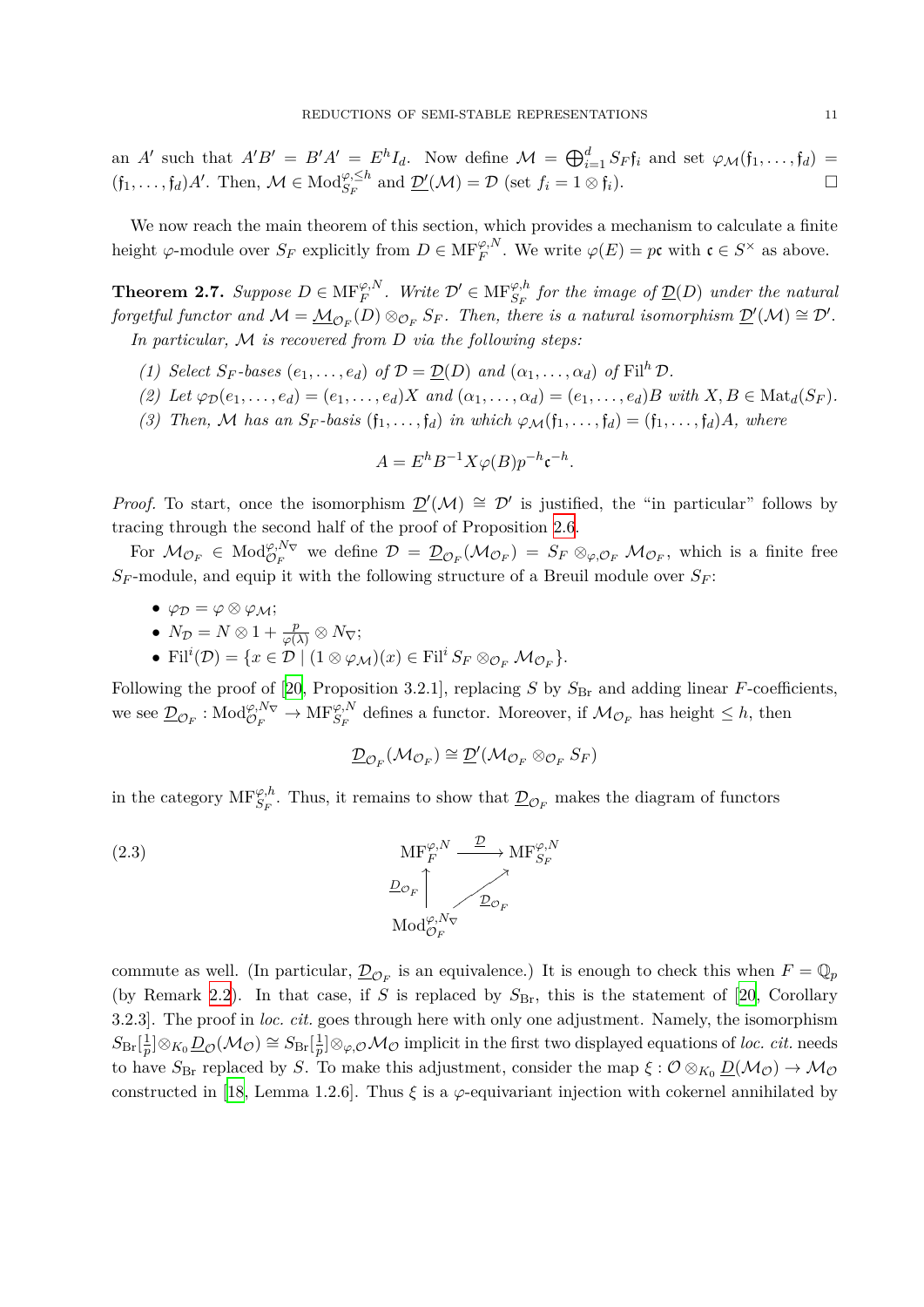*λ*<sup>*h*</sup> for some *h*  $\geq$  0. From the diagram in the middle of the proof of *loc. cit.* we have *ξ* factors

(2.4) 
$$
\mathcal{O}\otimes_{K_0}\underline{D}(\mathcal{M}_{\mathcal{O}})\xrightarrow{\xi}\mathcal{M}_{\mathcal{O}}
$$

$$
\downarrow \qquad \qquad \downarrow \qquad \qquad \downarrow \qquad \qquad \downarrow \qquad \qquad \downarrow \qquad \qquad \downarrow \qquad \qquad \downarrow \qquad \qquad \downarrow \qquad \qquad \downarrow \qquad \qquad \downarrow \qquad \qquad \downarrow \qquad \qquad \downarrow \qquad \qquad \downarrow \qquad \qquad \downarrow \qquad \qquad \downarrow \qquad \qquad \downarrow \qquad \qquad \downarrow \qquad \qquad \downarrow \qquad \qquad \downarrow \qquad \qquad \downarrow \qquad \qquad \downarrow \qquad \qquad \downarrow \qquad \qquad \downarrow \qquad \qquad \downarrow \qquad \qquad \downarrow \qquad \qquad \downarrow \qquad \qquad \downarrow \qquad \qquad \downarrow \qquad \qquad \downarrow \qquad \qquad \downarrow \qquad \qquad \downarrow \qquad \qquad \downarrow \qquad \qquad \downarrow \qquad \qquad \downarrow \qquad \qquad \downarrow \qquad \qquad \downarrow \qquad \qquad \downarrow \qquad \qquad \downarrow \qquad \qquad \downarrow \qquad \qquad \downarrow \qquad \qquad \downarrow \qquad \qquad \downarrow \qquad \qquad \downarrow \qquad \qquad \downarrow \qquad \qquad \downarrow \qquad \qquad \downarrow \qquad \qquad \downarrow \qquad \qquad \downarrow \qquad \qquad \downarrow \qquad \qquad \downarrow \qquad \qquad \downarrow \qquad \qquad \downarrow \qquad \qquad \downarrow \qquad \qquad \downarrow \qquad \qquad \downarrow \qquad \qquad \downarrow \qquad \qquad \downarrow \qquad \qquad \downarrow \qquad \qquad \downarrow \qquad \qquad \downarrow \qquad \qquad \downarrow \qquad \qquad \downarrow \qquad \qquad \downarrow \qquad \qquad \downarrow \qquad \qquad \downarrow \qquad \qquad \downarrow \qquad \qquad \downarrow \qquad \qquad \downarrow \qquad \qquad \downarrow \qquad \qquad \downarrow \qquad \qquad \downarrow \qquad \qquad \downarrow \qquad \qquad \downarrow \qquad \qquad \downarrow \qquad \qquad \downarrow \qquad \qquad \downarrow \qquad \qquad \downarrow \qquad \qquad \downarrow \qquad \qquad \
$$

We deduce the vertical arrow in ([2.4\)](#page-12-2) has cokernel annihilated by  $\varphi(\lambda)^h$ . Since  $\varphi(\lambda) \in S^{\times}$ , we have

<span id="page-12-2"></span>
$$
S[1/p] \otimes_{K_0} \underline{D}(\mathcal{M}_{\mathcal{O}}) \stackrel{1 \otimes \xi}{\cong} S[1/p] \otimes_{\varphi, \mathcal{O}} \mathcal{M}_{\mathcal{O}}.
$$

This completes the proof.  $\Box$ 

<span id="page-12-3"></span>*Remark* 2.8. The above proof makes it clear to see that for  $D \in \text{MF}_F^{\varphi,N}$  and  $\mathcal{D} = \underline{\mathcal{D}}(D) \in \text{MF}_{S_F}^{\varphi,N}$ , the map  $ev_\pi$  induces an isomorphism  $\text{Fil}^{i+1} \mathcal{D}/E \text{Fil}^i \mathcal{D} \cong \text{Fil}^{i+1} D_K$ . Indeed, since  $ev_\pi(\text{Fil}^{i+1} \mathcal{D}) =$ Fil<sup>*i*+1</sup> *D<sub>K</sub>*, it suffices to show that  $E\mathcal{D} \cap \text{Fil}^{i+1}\mathcal{D} = E \text{Fil}^i\mathcal{D}$ . Pick  $y = Ex \in \text{Fil}^{i+1}\mathcal{D}$  with  $x \in \mathcal{D}$ . The proof of the theorem, especially the fact that ([2.3\)](#page-11-1) commutes, shows that

$$
\mathrm{Fil}^{i+1}(\mathcal{D}) = \{x \in \mathcal{D} \mid (1 \otimes \varphi_{\mathcal{M}})(x) \in \mathrm{Fil}^{i+1} S_F \otimes_{\mathcal{O}_F} \mathcal{M}_{\mathcal{O}_F}\}.
$$

Thus, we see that  $(1 \otimes \varphi_M)(Ex) = E(1 \otimes \varphi_M)(x) \in \text{Fil}^{i+1} S_F \otimes_{\mathcal{O}_F} \mathcal{M}_{\mathcal{O}_F}$ . Since  $\text{Fil}^n S_F = E^n S_F$ , it is clear that  $(1 \otimes \varphi_M)(x) \in \text{Fil}^i S_F \otimes_{\mathcal{O}_F} \mathcal{M}_{\mathcal{O}_F}$  and hence  $x \in \text{Fil}^i \mathcal{D}$  as required. (Compare with the end of the proof of [[21](#page-23-14), Proposition 3.2.1].)

<span id="page-12-4"></span>**Example 2.9.** Suppose  $K = \mathbb{Q}_p$  and *V* is crystalline. By [[19\]](#page-23-15),  $D = D_{st}^*(V)$  admits a strongly divisible lattice  $(M, \mathrm{Fil}^i M, \varphi_i)$ . More precisely, there exists an *F*-basis  $(e_1, \ldots, e_d)$  of *D* and integers  $0 = n_0 \le n_1 \le \cdots \le n_h \le d$  such that  $\text{Fil}^i D := \bigoplus_{j \ge n_i} F e_j$ , and  $\varphi(e_1, \ldots, e_d) = (e_1, \ldots, e_d) X F$ where  $X \in GL_d(\Lambda)$  and P is a diagonal matrix whose *ii*-th entry is  $p^{s_i}$  where  $s_i = \max\{j \mid n_j \leq j \leq n_j\}$  $i$ <sup>}</sup> = max{*j* |  $e_i \in \text{Fil}^j D$ }. Since  $N = 0$  on *D*, we easily compute that Fil<sup>h</sup> *D* admits a basis  $(e_1, \ldots, e_d)B$  where *B* is the diagonal matrix with  $(i, i)$ -th entry is  $E^{h-s_i}$  (cf. Section [3.1](#page-13-0) below). By the steps outlined in Theorem [2.7](#page-11-0), using the basis  $1 \otimes e_i \in \mathcal{D}$  we see the matrix of  $\varphi$  on *M* is given by  $A = E^{h}B^{-1}XP\varphi(B)p^{-h}c^{-h}$ , where  $A = \Lambda XC$ , and  $\Lambda$  is a diagonal matrix with  $(i, i)$ -th entry is  $E^{s_i}$  and *C* is a diagonal matrix with  $(i, i)$ -th entry is  $\mathfrak{c}^{-s_i}$ .

#### 3. An explicit determination of a Breuil module

<span id="page-12-1"></span><span id="page-12-0"></span>In this section, we assume  $K = \mathbb{Q}_p$ . We choose  $\pi = -p$ , so  $E(u) = u + p$ . We keep  $F/\mathbb{Q}_p$  as a linear coefficient field and recall  $\Lambda$  is its ring of integers. In Section [3.2](#page-15-0), we explain the definition of the filtered  $(\varphi, N)$ -module  $D_{h+1,\mathcal{L}} \in \mathcal{MF}_{F}^{\varphi,N}$ , for  $h \geq 1$  and  $\mathcal{L} \in F$ , discussed in the introduction. Let  $\mathcal{M}_{h+1,\mathcal{L}} = \underline{\mathcal{M}}_{\mathcal{O}_F}(D_{h+1,\mathcal{L}}) \otimes_{\mathcal{O}_F} S_F \in \text{Mod}_{S_F}^{\varphi,\leq h}$ . The ultimate goal (Theorem [3.7](#page-15-1)) is to describe the matrix of  $\varphi$  in a certain trivialization  $\mathcal{M}_{h+1,\mathcal{L}} \cong S_F^{\oplus 2}$ , at least if  $\mathcal{L} \neq 0$ . We begin by describing the Breuil module  $\mathcal{D}_{h+1,\mathcal{L}} = \underline{\mathcal{D}}(D_{h+1,\mathcal{L}}).$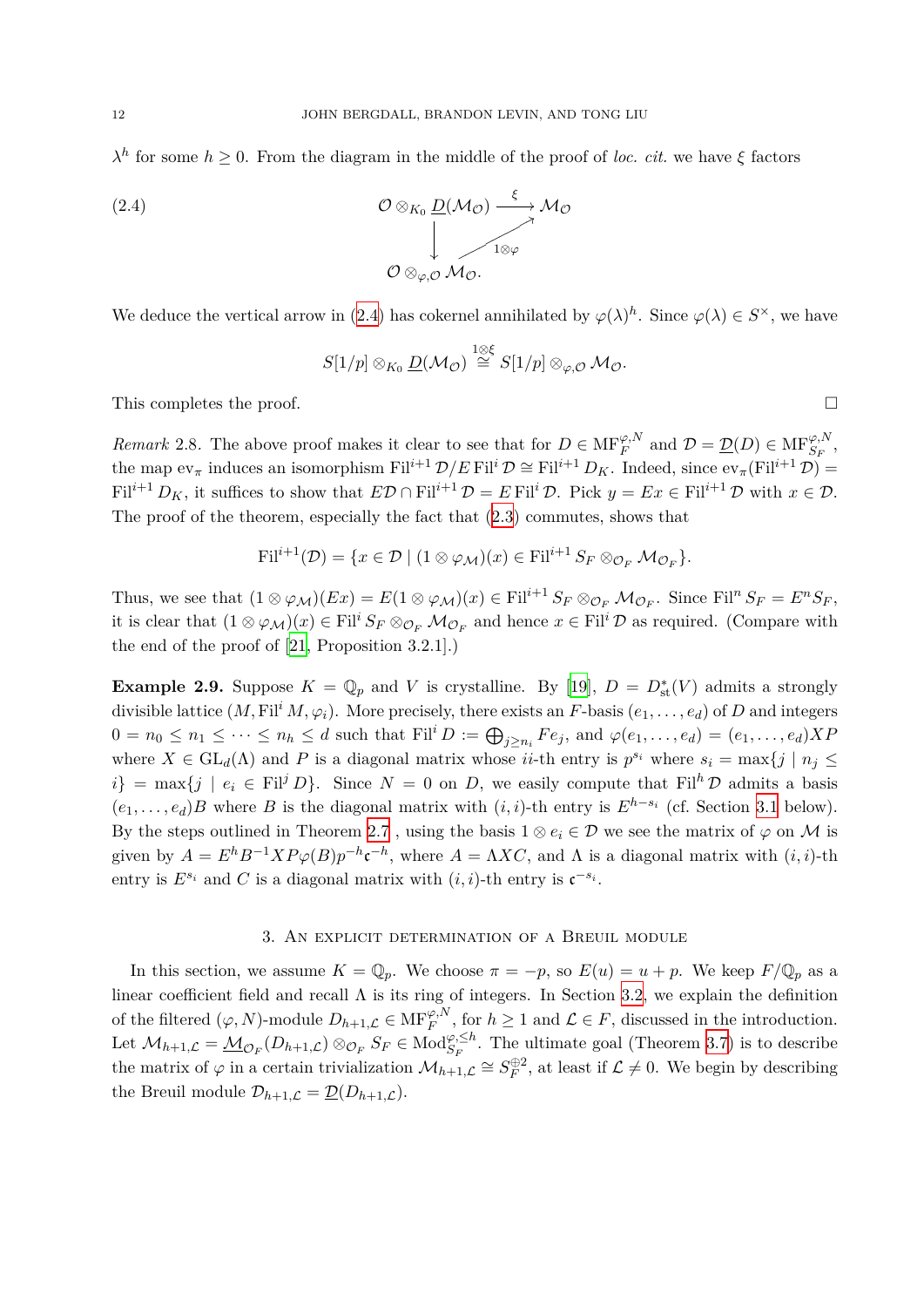<span id="page-13-0"></span>3.1. **The filtration on some rank 2 Breuil modules.** In order to minimize notation, in this subsection, we let  $D \in \mathrm{MF}_F^{\varphi,N}$  be any 2-dimensional filtered  $(\varphi, N)$ -module with Hodge–Tate weights  $0 < h$ . We also choose any basis  $(f_1, f_2)$  for *D* such that Fil<sup>h</sup>  $D = F f_2$ . We write  $N_D(f_1, f_2) = (f_1, f_2) \begin{pmatrix} a & b \\ c & d \end{pmatrix}$  with  $\begin{pmatrix} a & b \\ c & d \end{pmatrix} \in \text{Mat}_2(F)$ . (Compare with Lemma [3.6.](#page-15-2))

Set  $\mathcal{D} = \mathcal{D}(D) = S_F \otimes_F D$ . For  $f \in D$  we write  $\hat{f} = 1 \otimes f \in \mathcal{D}$ . In particular,  $\mathcal D$  is a free *S*<sub>*F*</sub>-module with basis  $(\hat{f}_1, \hat{f}_2)$ . Recall that Fil<sup>*i*</sup>  $\mathcal{D}$  is defined by Fil<sup>0</sup>  $\mathcal{D} = \mathcal{D}$  and, for *i*  $\geq 1$ ,

$$
\mathrm{Fil}^i \mathcal{D} = \{ x \in \mathcal{D} \mid N_{\mathcal{D}}(x) \in \mathrm{Fil}^{i-1} \mathcal{D} \text{ and } \mathrm{ev}_{\pi}(x) \in \mathrm{Fil}^i D \}.
$$

When  $i = 1$ , the condition  $N_{\mathcal{D}}(x) \in \text{Fil}^0 \mathcal{D} = \mathcal{D}$  is a tautology. So,  $\text{Fil}^1 \mathcal{D} = S_F \hat{f}_2 + S_F E \hat{f}_1$ .

<span id="page-13-2"></span>**Proposition 3.1.** *There exists*  $x_1, \ldots, x_{h-1} \in F$  *such that, if*  $0 \le i \le h$ *, then* 

$$
\text{Fil}^i \mathcal{D} = S_F \cdot \left( \widehat{f}_2 + \left( \sum_{j=1}^{i-1} x_j E^j \right) \widehat{f}_1 \right) + S_F \cdot E^i \widehat{f}_1.
$$

*Proof.* Assume by induction on  $0 \leq i \leq h$ , that there exists  $x_1, \ldots, x_{i-1} \in F$  such that for each  $0 \leq j \leq i$  we have  $\text{Fil}^j \mathcal{D} = S_F \cdot \hat{f}_2^{(j)} + S_F \cdot \hat{f}_1$ , where  $\hat{f}_2^{(j)} = \hat{f}_2 + (\sum_{m=1}^{j-1} x_m E^m) \hat{f}_1$ . Setting  $\widehat{f}_2^{(0)} = \widehat{f}_2^{(1)} = \widehat{f}_2$  handles the case  $i = 0$  and  $i = 1$ . So, suppose  $1 \leq i \leq h$ .

For the  $(i + 1)$ -st case, we first define  $x_i \in F$ . By induction,  $N_{\mathcal{D}}(\hat{f}_2^{(i)}) \in \text{Fil}^{i-1} \mathcal{D} = S_F \hat{f}_2^{(i-1)} +$  $S$ <sup>*F*</sup>*E***<sup>***i***</sup>**<sup>-1</sup></sub> $\hat{f}$ <sup>2</sup><sub>1</sub>. Since  $\hat{f}^{(i-1)}_2 = \hat{f}^{(i)}_2 - x_{i-1}E^{i-1}\hat{f}$ <sub>1</sub>, we can write

$$
N_{\mathcal{D}}(\hat{f}_{2}^{(i)}) = d_{i}\hat{f}_{2}^{(i)} + b_{i}E^{i-1}\hat{f}_{1}
$$

for some  $d_i, b_i \in S_F$  (cf. Lemma [3.2](#page-14-0) below). Set  $x_i = b_i(\pi)/i\pi$ , and then set  $\hat{f}_2^{(i+1)} = \hat{f}_2^{(i)} + x_i E^i \hat{f}_1$ . Since  $2 \leq i + 1 \leq h$ , we have Fil<sup>*i*+1</sup>  $D = F f_2$ . Thus,  $ev_{\pi}(\hat{f}_2^{(i+1)}) = \hat{f}_2 \in \text{Fil}^{i+1} D$ . Further,

<span id="page-13-1"></span>(3.1) 
$$
N_{\mathcal{D}}(\hat{f}_{2}^{(i+1)}) = N_{\mathcal{D}}(\hat{f}_{2}^{(i)}) - x_{i}iuE^{i-1}\hat{f}_{1} + x_{i}E^{i}N_{\mathcal{D}}(\hat{f}_{1})
$$

$$
= d_{i}\hat{f}_{2}^{(i)} + (b_{i} - x_{i}iu)E^{i-1}\hat{f}_{1} + x_{i}E^{i}N_{\mathcal{D}}(\hat{f}_{1}).
$$

Note, the last summand in [\(3.1](#page-13-1)) lies in Fil<sup>*i*</sup>  $S_F \cdot \mathcal{D} \subseteq \text{Fil}^i \mathcal{D}$ , while the first lies in Fil<sup>*i*</sup>  $\mathcal{D}$ . By definition we have  $ev_{\pi}(b_i - x_iiu) = 0$  and so the the middle summand also lies in Fil<sup>*i*</sup>  $S_F \cdot \mathcal{D} \subseteq \text{Fil}^i \mathcal{D}$ . Thus  $\widehat{f}_2^{(i+1)} \in \text{Fil}^{i+1} \mathcal{D}.$ 

For a moment, define  $F^{i+1}\mathcal{D} = S_F \hat{f}_2^{(i+1)} + S_F E^{i+1} \hat{f}_1 \subseteq \text{Fil}^{i+1}\mathcal{D}$ . We want to show equality. Since  $E\hat{f}_{2}^{(i)} = E\hat{f}_{2}^{(i+1)} - x_i E^{i+1}\hat{f}_{1}$ , we in fact have

$$
E\,\mathrm{Fil}^i\,\mathcal{D}\subseteq F^{i+1}\mathcal{D}\subseteq \mathrm{Fil}^{i+1}\,\mathcal{D}.
$$

Since  $ev_{\pi}$  gives an isomorphism  $Fil^{i+1} \mathcal{D}/E \text{ Fil}^i \mathcal{D} \cong F f_2$  by Remark [2.8,](#page-12-3) and  $ev_{\pi}(F^{i+1} \mathcal{D}) \neq 0$ , we conclude the natural map  $F^{i+1}\mathcal{D}/E$  Fil<sup>*i*</sup> $\mathcal{D} \to$  Fil<sup>*i*+1</sup> $\mathcal{D}/E$  Fil<sup>*i*</sup> $\mathcal{D}$  is an isomorphism. Thus,  $F^{i+1}\mathcal{D} =$ Fil<sup>i+1</sup>  $\mathcal{D}$ .

The proof of Proposition [3.1](#page-13-2) allows for explicit control of the scalars  $x_j$  in terms of the monodromy matrix  $\begin{pmatrix} a & b \\ c & d \end{pmatrix}$ . For the next two results, we explain this by re-examining the proof.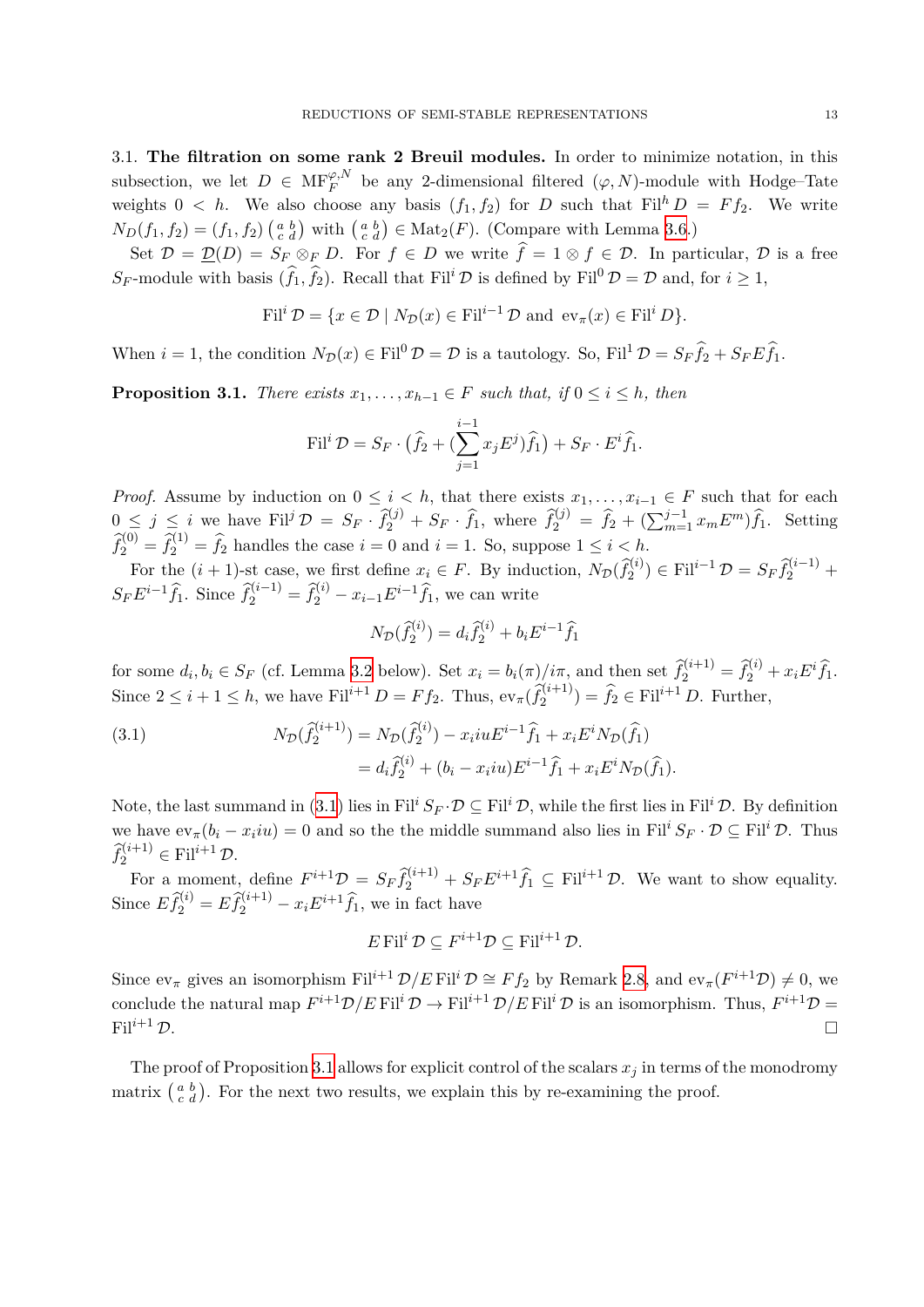<span id="page-14-0"></span>**Lemma 3.2.** For  $1 \le i \le h-1$ , let  $d_i, b_i \in S_F$  be such that  $N_{\mathcal{D}}(\hat{f}_2^{(i)}) = d_i \hat{f}_2^{(i)} + b_i E^{i-1} \hat{f}_1$ . Then,  $d_1 = d, b_1 = b, x_1 = \frac{b}{\pi}$  $\frac{b}{\pi}$  and for  $1 \leq i < h-1$ 

$$
d_{i+1} = d_i + cx_i E^i
$$
  
\n
$$
b_{i+1} = x_i (a - cz_i - d_i) + (b_i - x_i iu) / E
$$
  
\n
$$
x_{i+1} = \frac{b_{i+1}(\pi)}{(i+1)\pi}
$$

*where*  $z_i = \sum_{j=1}^i x_j E^j$ .

*Proof.* The values of  $d_1$ ,  $b_1$ , and  $x_1$  follow immediately from  $\hat{f}_2^{(1)} = \hat{f}_2$  and  $N_{\mathcal{D}}(\hat{f}_2) = b\hat{f}_1 + d\hat{f}_2$ . Next, by [\(3.1](#page-13-1)) and because  $N_{\mathcal{D}}(\hat{f}_1) = a\hat{f}_1 + c\hat{f}_2$ , we have

<span id="page-14-1"></span>(3.2) 
$$
N_{\mathcal{D}}(\widehat{f}_{2}^{(i+1)}) = d_{i}\widehat{f}_{2}^{(i)} + (b_{i} - x_{i}iu)E^{i-1}\widehat{f}_{1} + x_{i}E^{i}(a\widehat{f}_{1} + c\widehat{f}_{2}).
$$

We can write  $\hat{f}_2^{(i)} = \hat{f}_2^{(i+1)} - x_i E^i \hat{f}_1$  and, separately,  $\hat{f}_2 = \hat{f}_2^{(i+1)} - z_i \hat{f}_1$ . Thus ([3.2](#page-14-1)) becomes  $N_{\mathcal{D}}(\widehat{f}_2^{(i+1)}) = (d_i + cx_i E^i)\widehat{f}_2^{(i+1)} + (-d_i x_i E^i + (b_i - x_i i u) E^{i-1} + x_i E^i (a - cz_i))\widehat{f}_1.$ 

Factoring  $E^i$  out of the  $\hat{f}_1$ -coefficient, the result is clear. □

<span id="page-14-4"></span>**Example 3.3.** Below, in Lemma [4.4](#page-17-0), we will need an explicit calculation of the *x<sup>i</sup>* and *z*. This can be done using the recursive formulas above. The calculations we need, both of which are straightforward, are:

$$
x_2 = \frac{b}{2\pi^2}(a - d - 1)
$$

$$
z_2(0) = \frac{b}{2}(a - d - 3).
$$

(See Example [3.9,](#page-16-3) also.)

<span id="page-14-2"></span>**Lemma 3.4.** *Assume that*  $a - d \in \Lambda$  *and*  $bc \in \Lambda$ *. Then, for*  $1 \leq i \leq h - 1$ *, we have* 

$$
v_p(x_i) + v_p(i!) + i \ge v_p(b).
$$

<span id="page-14-3"></span>*Remark* 3.5. The lemma is consistent with  $b = 0$  since  $x_i = 0$ , for all *i*, in that case.

*Proof of Lemma [3.4](#page-14-2).* Given  $v \in \mathbb{R}$  we write

$$
A_v = \{ \sum_{j \ge 0} y_j E^j \in F[u] \mid v_p(y_j) + v_p(j!) + j \ge v \}.
$$

Note that  $A_v$  is a subgroup of  $F[u]$ . Since  $v_p((j+k)!) \ge v_p(j!) + v_p(k!)$  for all non-negative integers *j*, k (because binomial coefficients are integers), we have  $A_vA_w \subseteq A_{v+w}$ , as well. In particular,  $A_0$ is a ring containing  $\Lambda$  as a subring and each  $A_v$  is an  $A_0$ -module.

The lemma is equivalent to  $x_i E^i \in A_{v_p(b)}$  for all  $1 \leq i \leq h-1$ , but to show  $x_i E^i \in A_{v_p(b)}$  it suffices to show  $b_i E^{i-1} \in A_{v_p(b)}$ . Indeed,  $b_i E^{i-1} \in b_i(\pi) E^{i-1} + E^i F[u]$ , and so if  $b_i E^{i-1} \in A_v$  (for any v) then  $v_p(b_i(\pi)) + v_p((i-1)!) + i - 1 \ge v$ . Since  $b_i(\pi) = x_i i\pi$ , by definition, we would clearly have  $v_p(x_i) + v_p(i!) + i \geq v$  as well.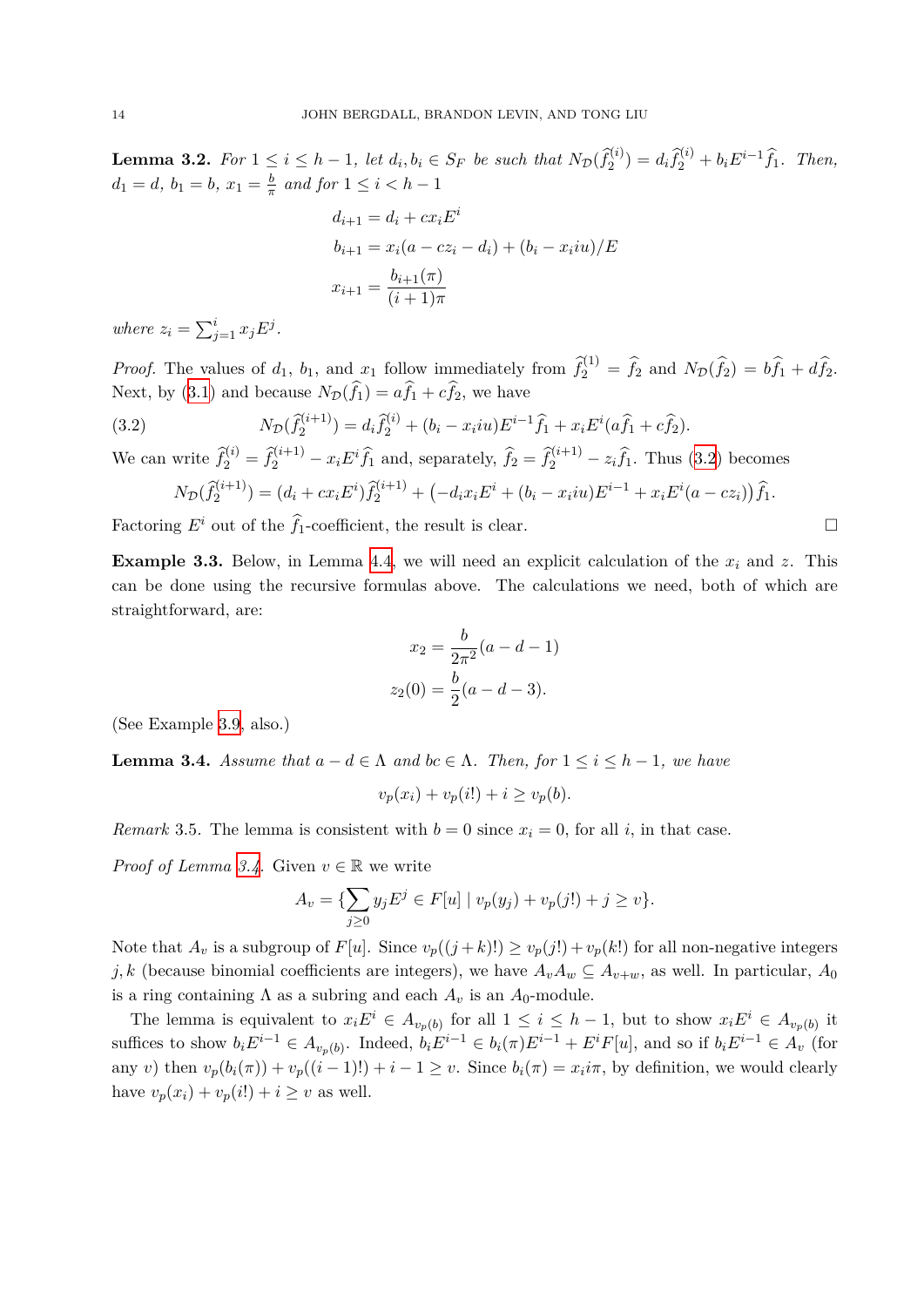We have reduced to showing  $b_i E^{i-1} \in A_{v_p(b)}$  for  $1 \leq i \leq h-1$ . For  $i = 1$ , by Lemma [3.2,](#page-14-0) we have  $b_1 = b$  and so the claim is clear. Now assume that  $b_j E^{j-1} \in A_{v_p(b)}$  for all  $j \leq i$ . By the previous paragraph we have  $x_j E^j \in A_{v_p(b)}$  for all  $j \leq i$ , and so  $z_j \in A_{v_p(b)}$  for all  $j \leq i$  (including  $z_0$ , which we define to be 0). By Lemma [3.2](#page-14-0), we have

(3.3) 
$$
b_{i+1}E^i = (a - cz_i - d_i)x_iE^i + (b_i - x_iiu)E^{i-1} = (a - d - c(z_i + z_{i-1}))x_iE^i + b_iE^{i-1} - x_i i\pi E^{i-1} - x_i iE^i.
$$

It is clear by induction that the final three summands are in  $A_{v_p(b)}$ . For the first summand, we know  $z_i + z_{i-1} \in A_{v_p(b)}$ . Since  $v_p(c) + v_p(b) \ge 0$  and  $a - d \in \Lambda$ , we see  $a - d - c(z_i + z_{i-1}) \in A_0$ . Since  $x_i E^i \in A_{v_p(b)}$ , by induction, the first summand also lies in  $A_{v_p(b)}$ . Thus,  $b_{i+1} E^i \in A_{v_p(b)}$ .  $\Box$ 

<span id="page-15-0"></span>3.2. **Explicit filtered**  $(\varphi, N)$ -modules. Now assume *F* contains an element  $\varpi$  such that  $\varpi^2 = p$ . For  $\mathcal{L} \in F$  and  $h \geq 1$ , we define  $D_{h+1,\mathcal{L}} = Fe_1 \oplus Fe_2 \in \text{MF}_F^{\varphi,N}$  where, in the basis  $(e_1, e_2)$ ,

$$
\varphi = \begin{pmatrix} \n\varpi^{h+1} & 0 \\ \n0 & \varpi^{h-1} \n\end{pmatrix} \qquad N = \begin{pmatrix} 0 & 0 \\ \n1 & 0 \n\end{pmatrix} \qquad \text{Fil}^i D_{h+1,\mathcal{L}} = \begin{cases} \nD_{h+1,\mathcal{L}} & \text{if } i \leq 0; \\ \nF \cdot (e_1 + \mathcal{L}e_2) & \text{if } 1 \leq i \leq h; \\ \n\{0\} & \text{if } h < i. \n\end{cases}
$$

See [\[7,](#page-22-1) Exemple 3.1.2.2(iv)]. It is useful make a change of a basis. Set  $a_p = \omega^{h-1} + \omega^{h+1}$ .

<span id="page-15-2"></span>**Lemma 3.6.** If  $\mathcal{L} \neq 0$ , then  $(f_1, f_2) = (-\varphi(e_1 + \mathcal{L}e_2), e_1 + \mathcal{L}e_2)$  is a basis of  $D_{h+1,\mathcal{L}}$  in which

$$
\varphi = \begin{pmatrix} a_p & -1 \\ p^h & 0 \end{pmatrix} \quad N = \frac{p}{\mathcal{L}(1-p)} \begin{pmatrix} 1 & \varpi^{-h-1} \\ \varpi^{h+1} & -1 \end{pmatrix} \quad \text{Fil}^i D_{h+1,\mathcal{L}} = \begin{cases} D_{h+1,\mathcal{L}} & \text{if } i \le 0; \\ F f_2 & \text{if } 1 \le i \le h; \\ \{0\} & \text{if } h < i. \end{cases}
$$

*Proof.* If  $\mathcal{L} \neq 0$ , then  $e_1 + \mathcal{L}e_2$  is *not* an eigenvector of  $\varphi$ , so  $(f_1, f_2)$  is a basis. We leave calculating the matrices for the reader.  $\Box$ 

Now let  $\mathcal{D}_{h+1,\mathcal{L}} = \underline{\mathcal{D}}(D_{h+1,\mathcal{L}})$  and  $\mathcal{M}_{h+1,\mathcal{L}} = \underline{\mathcal{M}}_{\mathcal{O}_F}(D_{h+1,\mathcal{L}}) \otimes_{\mathcal{O}_F} S_F \in \text{Mod}_{S_F}^{\varphi,\leq h}$ . Recall that  $\mathfrak{c} = \varphi(E)/p \in S_F^{\times}$ . Let  $\lambda_{-} = \prod_{n \geq 0} \varphi^{2n+1}(E)/p$  and  $\lambda_{++} = \varphi(\lambda_{-})$ .

<span id="page-15-1"></span>**Theorem 3.7.** *If*  $\mathcal{L} \neq 0$ , there exists a basis of  $\mathcal{M}_{h+1,\mathcal{L}}$  in which the matrix of  $\varphi$  is given by

<span id="page-15-3"></span>
$$
A = \begin{pmatrix} (a_p - p^h z) \left(\frac{\lambda_-}{\lambda_{++}}\right)^h & -1 + \varphi(z) (a_p - p^h z) \\ E^h & E^h \varphi(z) \left(\frac{\lambda_{++}}{\lambda_-}\right)^h \end{pmatrix},
$$

*where*  $z = \sum_{j=1}^{h-1} x_j E^j \in F[E]$ *. Moreover, if*  $v_p(\mathcal{L}^{-1}) \geq -1$ *, then* 

(3.4) 
$$
v_p(x_j) \ge v_p(\mathcal{L}^{-1}) - \frac{h-1}{2} - v_p(j!) - j
$$

*for each*  $1 \leq j \leq h-1$ *.*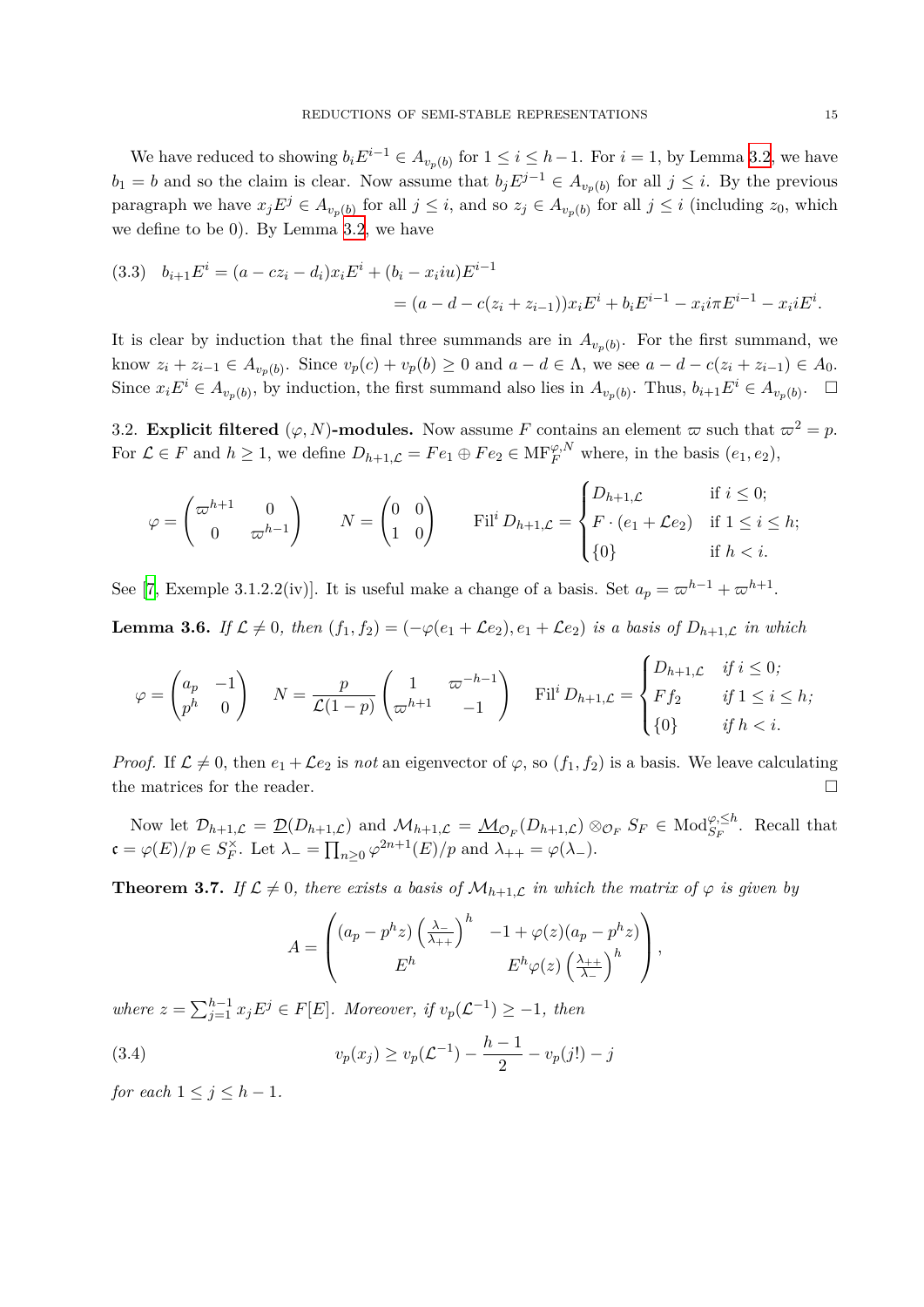*Proof.* Let  $(f_1, f_2)$  be the basis as in Lemma [3.6.](#page-15-2) Set  $\hat{f}_1 = 1 \otimes f_1$  and  $\hat{f}_2 = 1 \otimes f_2$ , elements of  $\mathcal{D}_{h+1,\mathcal{L}}$ , as before. Then, the matrix of  $\varphi$  in the basis  $(\widehat{f}_1, \widehat{f}_2)$  of  $\mathcal{D}_{h+1,\mathcal{L}}$  is  $X = \begin{pmatrix} a_p & -1 \\ p^h & 0 \end{pmatrix}$  $\binom{a_p-1}{p^h\ 0}$ . Moreover, Proposition [3.1](#page-13-2) implies that  $\text{Fil}^h \mathcal{D}_{h+1,\mathcal{L}} = S_F \alpha_1 \oplus S_F \alpha_2$ , where

$$
(\alpha_1, \alpha_2) = (\widehat{f}_1, \widehat{f}_2) \begin{pmatrix} E^h & z \\ 0 & 1 \end{pmatrix} =: (\widehat{f}_1, \widehat{f}_2)B
$$

for  $z = \sum_{j=1}^{h-1} x_j E^j$  and some  $x_j \in F$ . Theorem [2.7](#page-11-0) implies that  $\mathcal{M}_{h+1,\mathcal{L}}$  has a basis in which the matrix of  $\varphi$  is given by

(3.5) 
$$
A' = E^h B^{-1} X \varphi(B) p^{-h} \mathfrak{c}^{-h} = \begin{pmatrix} a - p^h z & p^{-h} \mathfrak{c}^{-h} \left( -1 + \varphi(z) (a_p - p^h z) \right) \\ E^h p^h & p^{-h} \mathfrak{c}^{-h} E^h p^h \varphi(z) \end{pmatrix}.
$$

Since  $\lambda_-$  and  $\lambda_{++}$  are units in  $S_F$ , we can replace  $A'$  by  $CA'\varphi(C^{-1})$  for  $C = \begin{pmatrix} p^h\lambda_-^h & 0 \\ 0 & \lambda_{++}^h \end{pmatrix}$ . A short calculation shows  $A = CA'\varphi(C^{-1})$ , completing the general proof.

Finally, if  $v_p(\mathcal{L}^{-1}) \geq -1$ , then the matrix of *N* in Lemma [3.6](#page-15-2) satisfies the hypotheses of Lemma [3.4.](#page-14-2) So, the estimates [\(3.4\)](#page-15-3) follow from the *b*-entry of the monodromy matrix being

$$
b=\frac{-p}{\varpi^{h+1}\mathcal{L}(1-p)}=\frac{-1}{\varpi^{h-1}\mathcal{L}(1-p)}.
$$

This completes the proof.  $\Box$ 

*Remark* 3.8. An analogous calculation in the crystalline case, where  $z = 0$  (see Remark [3.5](#page-14-3)), was made in [[3](#page-22-6), Section 3]. The technique here, passing through the category  $MF_{S_F}^{\varphi,N}$ , is different than *loc. cit.* The descriptions are the same, though. Compare with Example [2.9](#page-12-4).

<span id="page-16-3"></span><span id="page-16-0"></span>**Example 3.9.** We need one ad hoc calculation in Lemma [4.4](#page-17-0) below. Let  $h = 3$ . By Example [3.3,](#page-14-4) the element *z* in Theorem [3.7](#page-15-1) satisfies  $z(0) = \frac{b}{2}(a - d - 3)$  where  $\begin{pmatrix} a & b \\ c & d \end{pmatrix}$  is the monodromy matrix in Lemma [3.6.](#page-15-2) For  $p = h = 3$ , plugging in the explicit matrix, we see  $z(0) = \frac{1}{4\mathcal{L}} \left( \frac{1}{\mathcal{L}} + 1 \right)$ .

#### 4. Descent and reductions

<span id="page-16-2"></span>The goal in this section is to prove the main theorem of this article. Given  $h \geq 1$  and  $\mathcal{L} \in F$  we write  $V_{h+1,\mathcal{L}}$  for the unique two-dimensional representation of  $G_{\mathbb{Q}_p}$  such that  $D^*_{st}(V_{h+1,\mathcal{L}}) \cong D_{h+1,\mathcal{L}}$ where  $D_{h+1,\mathcal{L}}$  is as in Section [3.2](#page-15-0). Write  $\overline{V}$  for the semi-simple reduction modulo  $\mathfrak{m}_F$  of V. Let  $\mathbb{Q}_{p^2}$ be the unramified quadratic extension of  $\mathbb{Q}_p$ ,  $\chi$  the unramified quadratic character of  $G_{\mathbb{Q}_{p^2}}$ , and  $\omega_2$ a niveau 2 fundamental character of  $\mathbb{Q}_{p^2}$ . Note that  $\text{Ind}_{G_{\mathbb{Q}_{p^2}}}^{G_{\mathbb{Q}_p}}(\omega_2^h \chi)$  has determinant  $\omega^h$ , where  $\omega$  is the cyclotomic character, and its restriction to inertia is  $\omega_2^h \oplus \omega_2^{ph}$  $_2^{pn}$  .

<span id="page-16-1"></span>**Theorem 4.1.** *Assume*  $h \geq 3$  *and*  $p \neq 2$ *. Then, if*  $\mathcal{L}$  *satisfies* 

$$
v_p(\mathcal{L}^{-1}) > \frac{h-1}{2} - 1 + v_p((h-1)!),
$$

*then*  $\overline{V}_{h+1,\mathcal{L}} \cong \text{Ind}_{G_{\mathbb{Q}_{p^2}}}^{G_{\mathbb{Q}_p}}(\omega_2^h \chi)$ *.*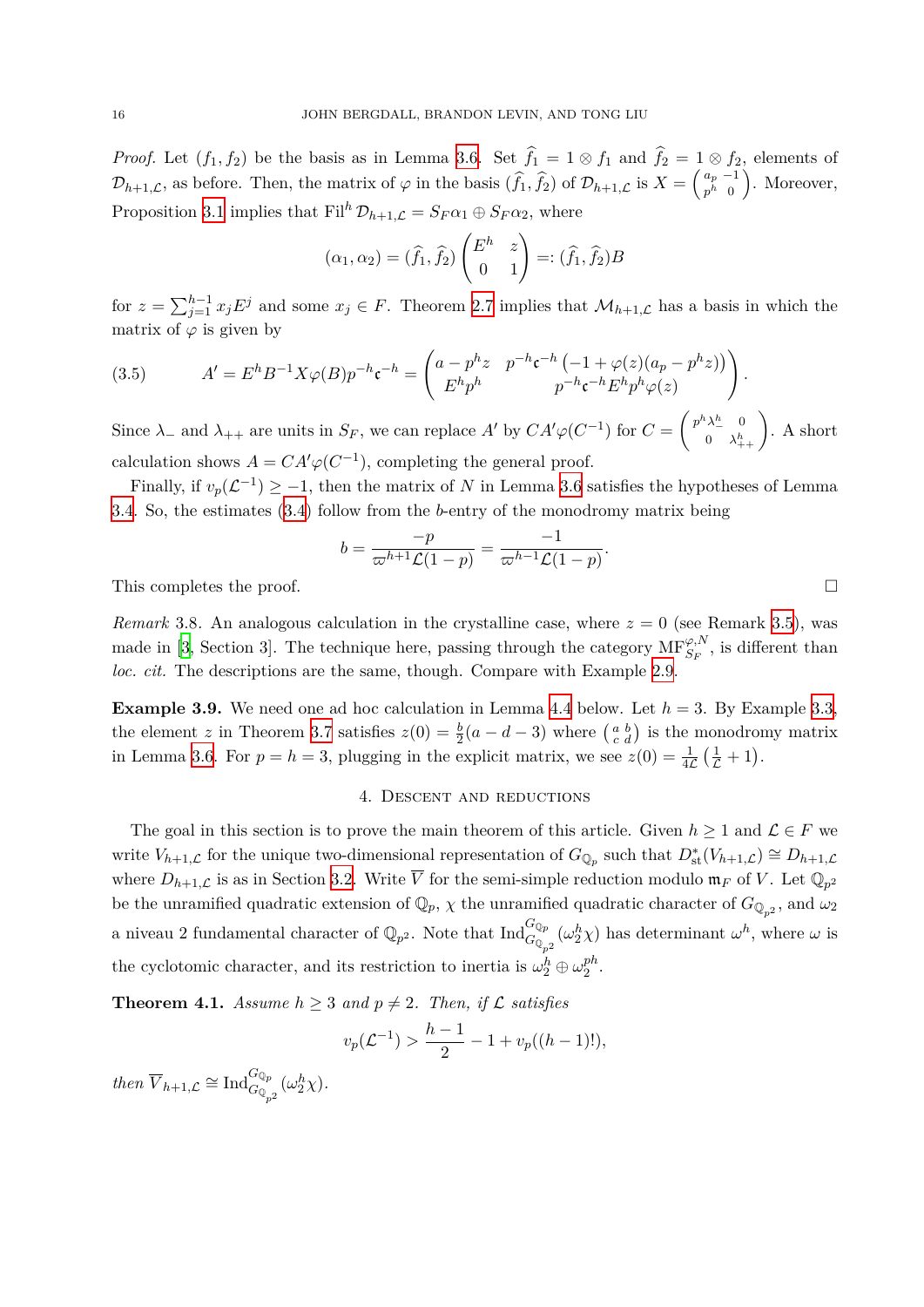<span id="page-17-1"></span>*Remark* 4.2. Our contribution toward Theorem [4.1](#page-16-1) is limited to  $h \geq 4$  and  $p = h = 3$ . The case of  $h = 3$  and  $p > 5$  follows from the work of Breuil and Mézard. If we were to use the weaker bound  $v_p(\mathcal{L}^{-1}) > \frac{h-1}{2} + v_p((h-1)!)$ , then our calculation would also cover the cases of  $h = 2$  and  $h = 3$ . See Remark [4.8](#page-22-2) for further explanations.

We plan to take the matrix of  $\varphi$  acting on  $\mathcal{M}_{h+1,\mathcal{L}} = \underline{\mathcal{M}}_{\mathcal{O}_F}(D_{h+1,\mathcal{L}}) \otimes_{\mathcal{O}_F} S_F$  as in Theorem [3.7](#page-15-1) and replace it with a  $\varphi$ -conjugate defined over  $\mathfrak{S}_{\Lambda}$  when  $v_p(\mathcal{L}^{-1})$  satisfies the bound in theorem. This defines a Kisin module  $\mathfrak{M}$  for  $V_{h+1,\mathcal{L}}$  that allows us to calculate the reduction  $\overline{V}_{h+1,\mathcal{L}}$ . Despite our theorem being limited to  $h \geq 3$ , we will present many calculations only assuming  $h \geq 2$ , in order to later justify Remark [4.2](#page-17-1). So, we assume without further comment that:

<span id="page-17-2"></span>(4.1) 
$$
p \neq 2
$$
 and  $h \geq 2$ ;  

$$
v_p(\mathcal{L}^{-1}) > \frac{h-1}{2} - 1 + v_p((h-1)!).
$$

We will clarify result-by-result where we need to limit to  $h \geq 3$  or  $h \geq 4$ . Also, fix  $z = \sum_{j=1}^{h-1} x_j E^j$ as in Theorem [3.7](#page-15-1). Note that by ([4.1\)](#page-17-2), we have  $v_p(\mathcal{L}^{-1}) \geq -1$  so the estimates [\(3.4](#page-15-3)) in Theorem [3.7](#page-15-1) hold.

### <span id="page-17-7"></span>4.1. **Preparing for descent.** Consider the ring

$$
R_2 = \{ f = \sum a_i u^i \in F[\![u]\!]
$$
  $| i + 2v_p(a_i) \to \infty$  as  $i \to \infty \}.$ 

Thus  $R_2$  is the *F*-Banach algebra of series converging on  $|u| \leq p^{-1/2}$ . We equip  $R_2$  with the valuation  $v_{R_2}(\sum a_i u^i) = \inf_i \{i + 2v_p(a_i)\}\.$  The canonical map  $\mathcal{O}_F \hookrightarrow R_2$  factors through  $S_F$  since  $v_{R_2}(E^p/p) = p - 2 > 0$ . Finally, given  $v \in \mathbb{R}$ , we define additive subgroups  $H_v^\circ \subseteq H_v \subseteq R_2$  by

<span id="page-17-4"></span>
$$
H_v = \{ f \in R_2 \mid v_{R_2}(f) \ge v \}; \qquad H_v^{\circ} = \{ f \in R_2 \mid v_{R_2}(f) > v \}.
$$

For any *v*,  $H_v$  and  $H_v^{\circ}$  are stable under  $\varphi$ . In fact, for any  $j \geq 0$  we have that

(4.2) 
$$
\varphi(H_v \cap u^j R_2) \subseteq H_{v+j(p-1)} \cap u^{pj} R_2,
$$

and the same for  $H_v^{\circ}$  replacing  $H_v$ . See [\[3,](#page-22-6) Lemma 4.1.1], for instance.

Our first lemma, concerning some entries of the matrix in Theorem [3.7,](#page-15-1) is straightforward so we omit the proof (compare with [[3](#page-22-6), Lemma 5.1.1]).

<span id="page-17-6"></span><span id="page-17-5"></span>**Lemma 4.3.** *Let*  $\lambda_-\equiv \prod_{n\geq 0} \varphi^{2n+1}(E)/p$  *and*  $\lambda_{++}=\varphi(\lambda_-)$  *be as in Theorem [3.7](#page-15-1). Then,* 

*(a)*  $λ$ <sub>−</sub>  $∈$  1 +  $H$ <sub>*p*−2</sub> *and*  $λ$ <sub>++</sub>  $∈$  1 +  $H$ <sub>*p*<sup>2</sup>−2</sub>; *(b)*  $λ$ <sub>−</sub>,  $λ$ <sub>++</sub>  $∈$   $R_2^{\times}$ ;  $(c)$   $v_{R_2}(\lambda_{-}^{\pm 1}) = 0 = v_{R_2}(\lambda_{++}^{\pm 1}).$ 

<span id="page-17-3"></span>We also prepare estimates for  $z$ . Note that by  $(4.1)$  $(4.1)$  the estimate  $(3.4)$  $(3.4)$  becomes

(4.3) 
$$
v_p(x_j) > v_p((h-1)!)-v_p(j!)-j-1 \ge -j-1.
$$

Recall, we write  $a_p = \omega^{h-1} + \omega^{h+1}$ . Thus,  $v_p(a_p) = \frac{h-1}{2}$ .

<span id="page-17-0"></span>**Lemma 4.4.** For  $z = \sum_{j=1}^{h-1} x_j E^j$  as above, and  $\nu = -1 + \varphi(z)(a_p - p^h z)$ , we have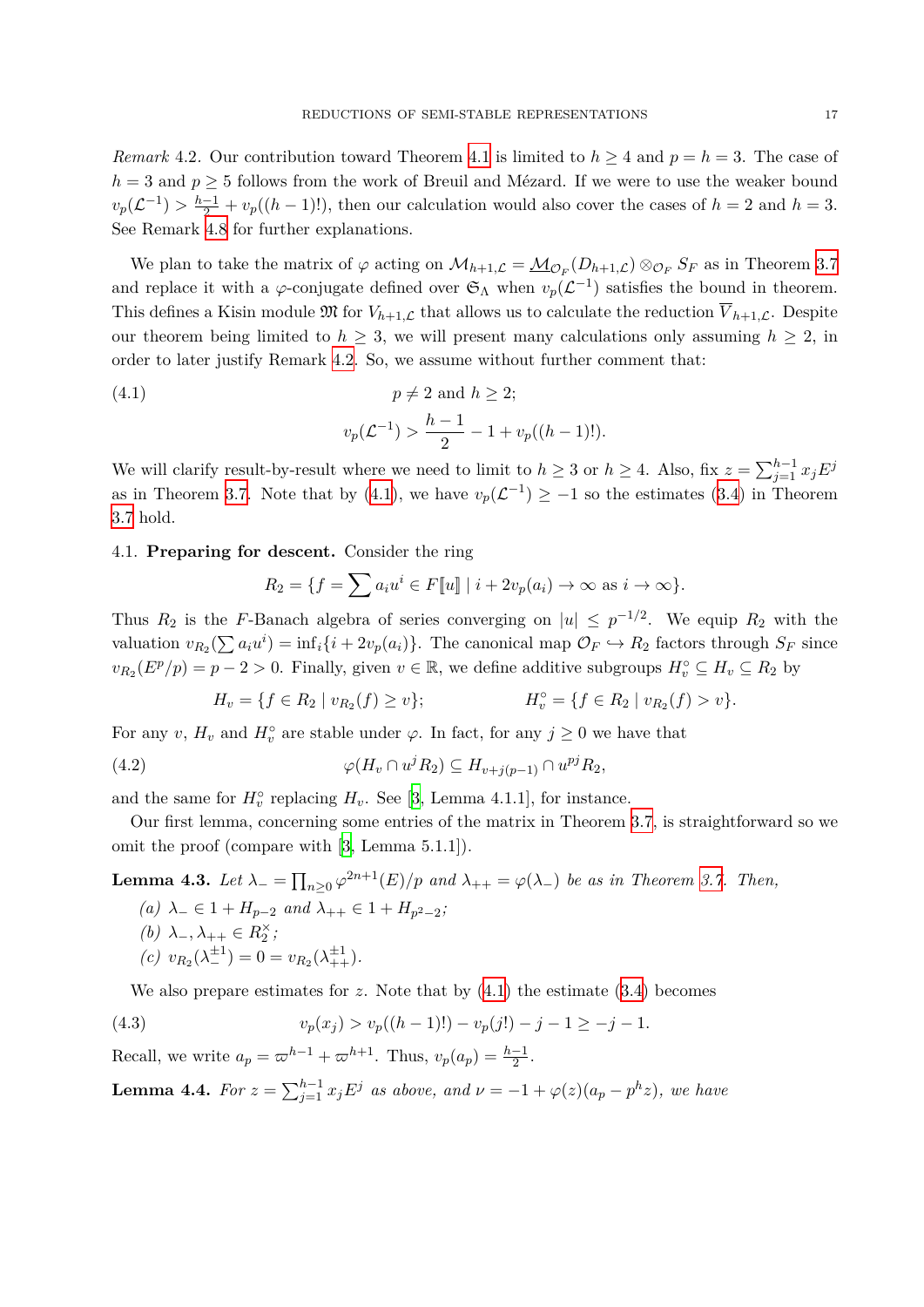<span id="page-18-1"></span><span id="page-18-0"></span>
$$
(a) \quad p^h z \in H_{h-1}^{\circ};
$$
\n
$$
(b) \quad \varphi(z) \in H_{-2}^{\circ};
$$
\n
$$
(c) \quad \nu \in -1 + H_{h-3}^{\circ};
$$
\n
$$
(d) \quad If \quad h \ge 3, \ then \quad \nu \in R_2^{\times}.
$$

Furthermore, if  $p = 3$  and  $h = 3$ , then  $\varphi(z) \in H_{-1}^{\circ}$  and  $\nu \in -1 + H_{h-2}^{\circ} = -1 + H_1^{\circ}$ .

*Proof.* First,  $v_{R_2}(E^j) = j$ . By the ultrametric inequality and ([4.3\)](#page-17-3), we see

<span id="page-18-3"></span><span id="page-18-2"></span>
$$
v_{R_2}(z) > \inf\{2(-j-1)+j \mid 1 \le j \le h-1\} = -1 - h.
$$

Part [\(a\)](#page-18-0) follows because  $v_{R_2}(p^h) = 2h$ . For [\(b\)](#page-18-1), note  $v_{R_2}(\varphi(E)^j) = 2j$ . Thus, using [\(4.3](#page-17-3)),

<span id="page-18-4"></span>
$$
v_{R_2}(\varphi(z)) > \inf\{2(-j-1)+2j \mid 1 \le j \le h-1\} = -2.
$$

Continuing,  $\varphi(z)p^h z \in H_{h-3}^{\circ}$  by parts [\(a\)](#page-18-0) and [\(b\)](#page-18-1) and, since  $v_{R_2}(a_p) = h-1$ , we have  $\varphi(z)a_p \in H_{h-3}^{\circ}$ . This proves [\(c\).](#page-18-2) Finally, part [\(d\)](#page-18-3) follows from the geometric series and part [\(c\).](#page-18-2)

Finally, suppose  $p = h = 3$ . By the argument for (c) above, it suffices to show  $\varphi(z) \in H^{\circ}_{-1}$ . We note  $v_{R_2}(\varphi(E)^j - E(0)^j) \geq p + 2j - 2$  for any *j*. Thus, by ([4.3\)](#page-17-3)

(4.4) 
$$
v_{R_2}(\varphi(z) - \varphi(z)(0)) > p + 2j - 2 - 2(j + 1) = p - 4 = -1.
$$

But, by Example [3.9](#page-16-3) we have  $\varphi(z)(0) = z(0) = \frac{1}{4\mathcal{L}}(\frac{1}{\mathcal{L}}+1)$ . Since  $v_p(\mathcal{L}^{-1}) > 0$ , ([4.4\)](#page-18-4) then implies  $v_{R_2}(\varphi(z)) > -1$  as we wanted. □

We now write  $\mathcal{M}_2 = \mathcal{M}_{h+1,\mathcal{L}} \otimes_{S_F} R_2 \cong \underline{\mathcal{M}}_{\mathcal{O}_F}(D_{h+1,\mathcal{L}}) \otimes_{\mathcal{O}_F} R_2$ . Thus,  $\mathcal{M}_2 \in Mod_{R_2}^{\varphi, \leq h}$ . We also introduce some notation. Given  $A \in Mat_d(R_2)$  and  $C \in GL_d(R_2)$  we write  $C*_\varphi A = C \cdot A \cdot \varphi(C)^{-1}$ . Thus, if  $(e_1, e_2)$  is a basis of  $\mathcal{M}_2$  and *A* is the matrix of  $\varphi_{\mathcal{M}_2}$  in that basis, then  $C *_{\varphi} A$  is the matrix of  $\varphi_{\mathcal{M}_2}$  in the basis  $(e'_1, e'_2)$  is given by  $(e'_1, e'_2) = (e_1, e_2)C^{-1}$ .

<span id="page-18-5"></span>**Proposition 4.5.** *Assume*  $h \geq 4$  *or*  $p = h = 3$ *. Then, there exists a basis of*  $\mathcal{M}_2$  *in which the* matrix of  $\varphi_{\mathcal{M}_2}$  is  $\begin{pmatrix} G & -1 \\ E^h & 0 \end{pmatrix}$ , where  $G \in (a_p - p^h z) \left(\frac{\lambda_-}{\lambda_{++}}\right)^h + H_h^{\circ}$ .

*Proof.* By Theorem [3.7,](#page-15-1) there is a basis  $(e_1, e_2)$  of  $M_2$  such that  $\varphi_{M_2}(e_1, e_2) = (e_1, e_2)A$ , where

$$
A = \begin{pmatrix} (a_p - p^h z) \left(\frac{\lambda_-}{\lambda_{++}}\right)^h & -1 + \varphi(z) (a_p - p^h z) \\ E^h & E^h \varphi(z) \left(\frac{\lambda_{++}}{\lambda_-}\right)^h \end{pmatrix} = \begin{pmatrix} \mu & \nu \\ E^h & \eta \end{pmatrix},
$$

where  $\nu$  is as in Lemma [4.4](#page-17-0) and  $\mu$  and  $\eta$  are defined by the equality. Assume for now just that  $h \geq 3$ . Then, by Lemma [4.4](#page-17-0)[\(d\),](#page-18-3)  $\nu \in R_2^{\times}$ . Making a change of basis on  $\mathcal{M}_2$ , we replace *A* by (note that  $\mu\eta = (1 + \nu)E^h$ 

$$
A' = \begin{pmatrix} 1 & 0 \\ -\eta/\nu & 1 \end{pmatrix} *_{\varphi} A = \begin{pmatrix} \mu + \frac{\nu \varphi(\eta)}{\varphi(\nu)} & \nu \\ -E^h \nu^{-1} & 0 \end{pmatrix}.
$$

Since  $v_{R_2}(\nu + 1) > 0$  by Lemma [4.4](#page-17-0)[\(c\),](#page-18-2) we have  $\nu(0) \in \Lambda^\times$ . Thus  $\nu_0 = \nu/\nu(0) \in 1 + (H_{h-3}^\circ \cap uR_2)$ . By ([4.2\)](#page-17-4), we have  $\varphi^k(\nu_0) \in 1 + H_{h-3+m_k}$  where  $m_k \to \infty$  as  $k \to \infty$ . Thus, the infinite product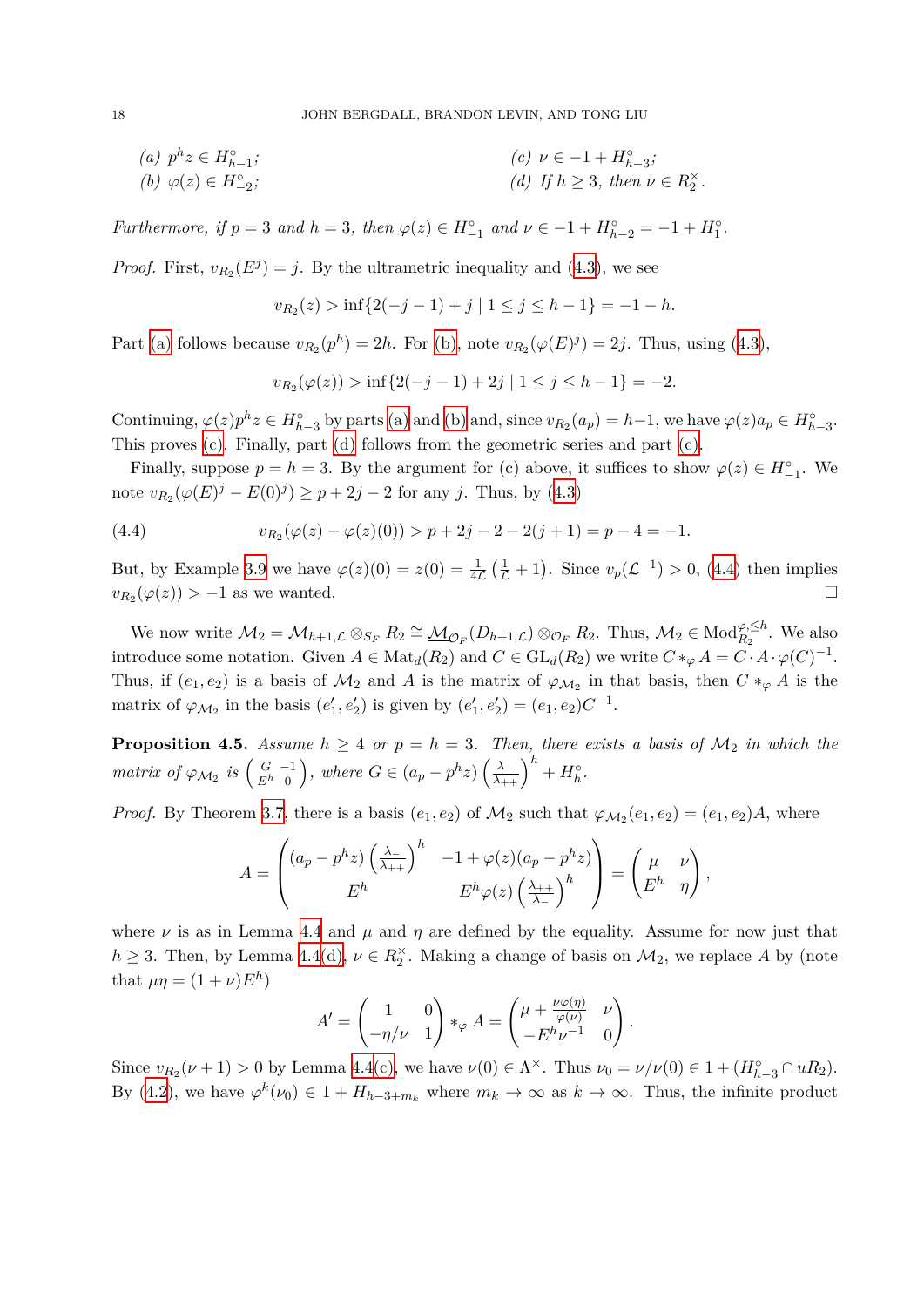$\nu_+ = \prod_{n\geq 0} \varphi^{2n}(\nu_0)$  converges in  $R_2$ . Set  $\nu_- = \varphi(\nu_+),$  so  $\nu_\pm \in 1 + H_{h-3}^\circ \subseteq R_2^\times$ . We now change basis on  $\mathcal{M}_2$  again to get a matrix  $A''$  for  $\varphi_{\mathcal{M}_2}$  given by

<span id="page-19-1"></span>
$$
A'' = \begin{pmatrix} \frac{-1}{\nu(0)} \frac{\nu_-}{\nu_+} & 0\\ 0 & \frac{\nu_+}{\nu_-} \end{pmatrix} *_{\varphi} A' = \begin{pmatrix} G & -1\\ E^h & 0 \end{pmatrix},
$$

where

(4.5) 
$$
G = \left(\mu + \frac{\nu \varphi(\eta)}{\varphi(\nu)}\right) \frac{\nu^2}{\nu_+ \nu_{++}}
$$

and  $\nu_{++} = \varphi(\nu_{-})$ .

To complete the argument, we justify  $G \in \mu + H_h^{\circ}$ . We already know  $\nu^2/\nu_+ \nu_{++} \in 1 + H_{h-3}^{\circ}$ . The same is true for  $\nu/\varphi(\nu)$ . So,

(4.6) 
$$
v_{R_2}\left(\frac{\nu\varphi(\eta)}{\varphi(\nu)}\right) \geq v_{R_2}(\varphi(\eta)) \geq v_{R_2}(\varphi(E)^h\varphi^2(z)),
$$

where we used Lemma [4.3](#page-17-5) to remove  $\lambda$ <sub>−</sub> and  $\lambda$ <sub>++</sub> from the estimate. We note  $v_{R_2}(\varphi(E)^h) = 2h$ and  $v_{R_2}(\varphi^2(z)) \ge v_{R_2}(\varphi(z)) > -2$ , by [\(4.2](#page-17-4)) and Lemma [4.4](#page-17-0)[\(b\)](#page-18-1). Thus from [\(4.6](#page-19-0)) we deduce that  $v_{R_2}(\nu\varphi(\eta)/\varphi(\nu)) > 2h-2 = 2(h-1)$ . We also note that  $a_p - p^h z \in H_{h-1}$ . Thus,  $\mu \in H_{h-1}$  and so, returning to the definition  $(4.5)$  $(4.5)$  of  $\mu$  and  $G$ , we see

<span id="page-19-0"></span>
$$
G \in (\mu + H_{2(h-1)}^{\circ}) \cdot (1 + H_{h-3}^{\circ}) \subseteq \mu + H_{2h-4}^{\circ} + H_{2(h-1)}^{\circ} = \mu + H_{2h-4}^{\circ}.
$$

Now, if  $h \geq 4$ , then  $2h - 4 \geq h$  and so  $G \in \mu + H_h^{\circ}$ . This completes the proof except if  $p = h = 3$ . In that case, Lemma [4.4](#page-17-0) shows  $\nu \in -1 + H_1^{\circ}$ , rather than  $-1 + H_0^{\circ}$ , from which we deduce

$$
G \in (\mu + H_4^{\circ}) \cdot (1 + H_1^{\circ}) \subseteq \mu + H_3^{\circ} = \mu + H_h^{\circ}
$$

anyways. This completes the proof.  $\Box$ 

4.2. **Descent.** To descend to  $\mathfrak{S}_{\Lambda}$ , we use the algorithm from [[3](#page-22-6), Section 4]. Write  $T_{\leq d}: R_2 \to F[u]$ for the "truncation" operation  $T_{\leq d}(\sum a_i u^i) = \sum_{i \leq d} a_i u^i$  and  $T_{>d}(f) = f - T_{\leq d}(f)$ . In the next two proofs, we will use the following principle: if  $f \in R_2$  and  $v_{R_2}(T_{\leq d}(f)) > d$  (for instance, if  $v_{R_2}(f) > d$ ) then  $T_{\leq d}(f) \in \mathfrak{m}_F[u]$ .

<span id="page-19-5"></span><span id="page-19-2"></span>**Proposition 4.6.** *Suppose that*  $G \in R_2$  *such that* 

<span id="page-19-3"></span>*(a)*  $G ∈ H_{h-1}$ *; (b)*  $T_{>h}(G) \in H_{h-1}^{\circ}$ ;  $(c)$   $T_{\leq h}(G) \in \mathfrak{m}_F[u].$ 

<span id="page-19-4"></span>Then, given 
$$
A = \begin{pmatrix} G & -1 \ E^h & 0 \end{pmatrix}
$$
, there exists  $C \in GL_2(R_2)$  and  $P \in \mathfrak{m}_F[u]$  such that  $C *_{\varphi} A = \begin{pmatrix} P & -1 \ E^h & 0 \end{pmatrix}$ .

*Proof.* Since  $E^h \in u^h + H_{h+1}$ , the assumption [\(a\)](#page-19-2) implies that

$$
A \in \begin{pmatrix} 0 & -1 \\ u^h & 0 \end{pmatrix} + \begin{pmatrix} H_{h-1} & 0 \\ H_{h+1} & 0 \end{pmatrix}.
$$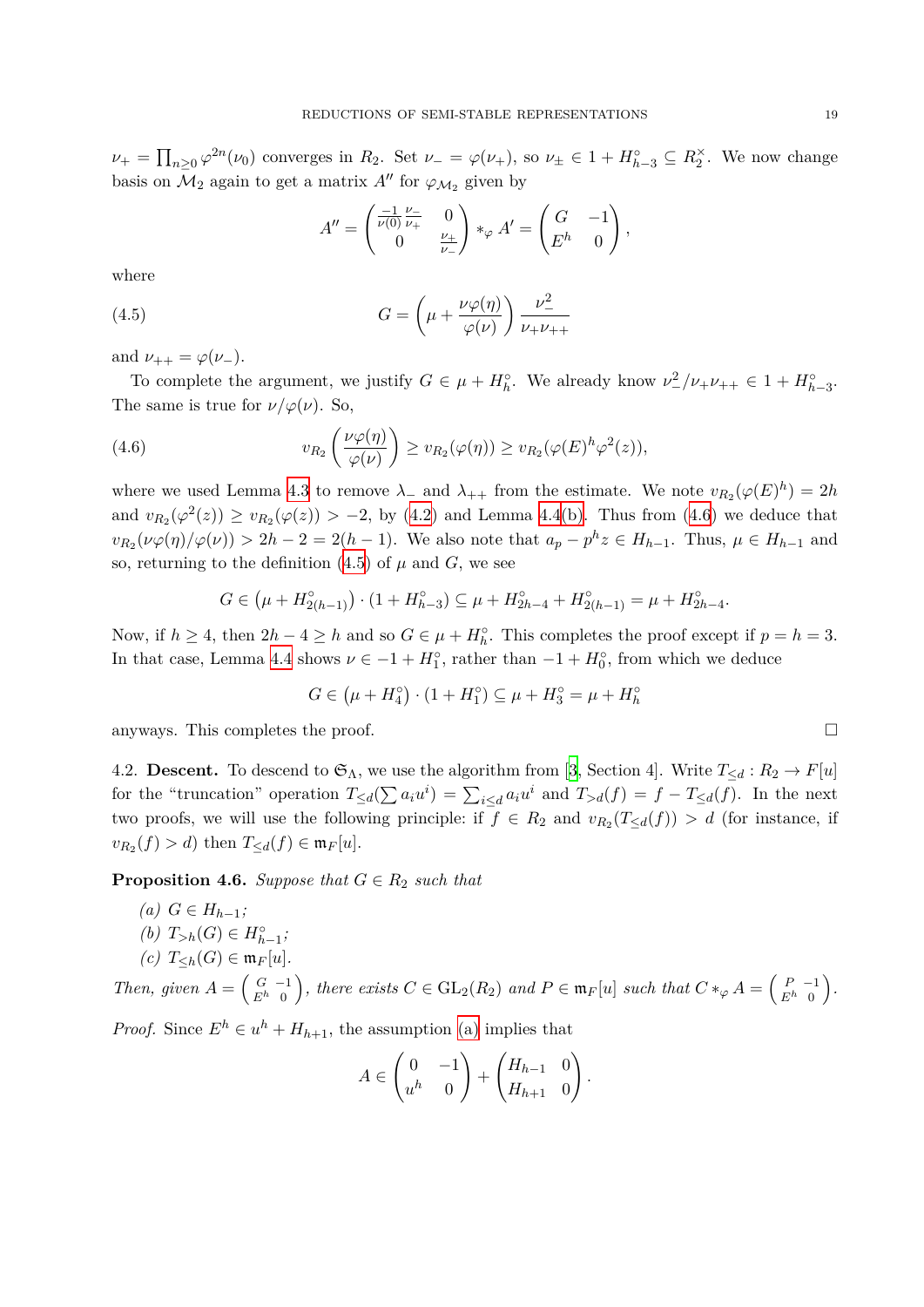In the notation of [\[3,](#page-22-6) Section 4.3], set  $a = 0$ ,  $b = h$ ,  $a' = \frac{h}{2} - \frac{p-1}{2}$  and  $b' = \frac{h}{2} + \frac{p-1}{2}$ , and  $(c_0, c_h) = (-1, 1)$ . Since  $h - 1 - a' = \frac{h}{2} - 1 + \frac{p-1}{2} \ge 1$ , we see A is  $\gamma$ -allowable with  $\gamma = 1$  in the sense of [[3](#page-22-6), Definition 4.3.1]. The error of *A*, in the same definition, is  $\varepsilon = v_{R_2}(T_{>h}(G)) - a'$ . By [[3,](#page-22-6) Theorem 4.3.7], with  $R = R_2$  in *loc. cit.*, there exists  $C \in GL_2(R_2)$  such that  $A' = C *_{\varphi} A$  satisfies:

- <span id="page-20-2"></span>(i) Evaluating at  $u = 0$ , we have  $A'|_{u=0} = A|_{u=0}$ .
- <span id="page-20-1"></span>(ii) The matrix *A'* is of the form  $A' = \begin{pmatrix} P & -1 \\ f & 0 \end{pmatrix}$  with *P* and *f* polynomials of degree at most *h*.
- <span id="page-20-0"></span>(iii) We have an estimate  $v_{R_2}(P - T_{\leq h}(G)) \geq \varepsilon + a' + 1$ .

(For the reader checking references, note that the role of *A* versus *C* is reversed in [[3](#page-22-6)].)

We claim  $P \in \mathfrak{m}_F[u]$  and  $f = E^h$ , which would finish the proof of the proposition. To see  $P \in \mathfrak{m}_F[u]$ , we start by combining the estimate [\(iii\)](#page-20-0) and the assumption [\(b\)](#page-19-3) in order to see that

$$
v_{R_2}(P - T_{\leq h}(G)) \geq \varepsilon + a' + 1 = v_{R_2}(T_{>h}(G)) + 1 > h.
$$

On the other hand,  $P - T_{\leq h}(G)$  has degree at most *h* by [\(ii\)](#page-20-1) and so  $P - T_{\leq h}(G) \in \mathfrak{m}_F[u]$ , which implies  $P \in \mathfrak{m}_F[u]$  by assumption [\(c\)](#page-19-4).

To see  $f = E^h$ , we evidently have  $f = det(A') = rE^h$  for some  $r \in R_2^{\times}$ . In particular, f has a root of multiplicity *h* at  $u = -p$ . But, *f* is a polynomial of degree at most *h* by point [\(ii\),](#page-20-1) and by point [\(i\)](#page-20-2) we have  $f(0) = E(0)^h$ . It now follows quickly that  $f = E^h$ , since  $F[\![u]\!]$  is a unique factorization domain.  $\Box$ 

We now verify the *G* from Proposition [4.5](#page-18-5) satisfies the hypothesis of Proposition [4.6.](#page-19-5)

<span id="page-20-6"></span><span id="page-20-3"></span>**Lemma 4.7.** *Let*  $G \in (a_p - p^h z) \left(\frac{\lambda_-}{\lambda_{++}}\right)^h + H_h^{\circ}$ . *Then, (a)*  $G ∈ H_{h-1}$ *, (b)*  $T_{>h}(G) \in H_{h-1}^{\circ}$ *, and* 

<span id="page-20-5"></span><span id="page-20-4"></span>*(c)*  $T <sup>F</sup>(G)$  ∈  $m<sup>F</sup>[u]$ .

*Proof.* First, the conclusions depend only on *G* mod  $H_h^{\circ}$ , so we suppose  $G = (a_p - p^h z) \left(\frac{\lambda_-}{\lambda_{++}}\right)^h$ . Part [\(a\)](#page-20-3) follows from Lemmas [4.3](#page-17-5) and [4.4](#page-17-0). For part [\(b\),](#page-20-4) we first have, by Lemma [4.3](#page-17-5)[\(a\)](#page-17-6), that  $a_p \left(\frac{\lambda_-}{\lambda_{++}}\right)^h \in a_p + a_p H_{p-2}$ . So,  $T_{>0} \left(a_p \left(\frac{\lambda_-}{\lambda_{++}}\right)^h\right) \in H_{h+p-3} \subseteq H_h$ . On the other hand, by Lemma [4.4](#page-17-0)[\(a\)](#page-18-0) we have  $p^h z \in H_{h-1}^{\circ}$ . Thus we've shown in fact  $T_{>0}(G) \in H_{h-1}^{\circ}$ .

Finally, we consider part [\(c\)](#page-20-5). Since  $E = u + p$ , any  $f \in S_\Lambda$  can be written  $f = \sum_{n=1}^\infty$ *n*=0  $\alpha_n \frac{u^n}{\sqrt{n}}$  $\frac{n}{p}$ <sup> $\frac{n}{p}$ </sup> with  $\alpha_n \in \Lambda$ . Let  $f = \frac{\lambda_-}{\lambda_{++}} \in S_\Lambda$ , in particular. Since  $v_p(a_p) = \frac{h-1}{2} > \lfloor \frac{h}{p} \rfloor$  $\frac{h}{p}$  unless  $p = h = 3$  (or *p* = 2, which we have excluded in ([4.1\)](#page-17-2)), we see immediately that  $T_{\leq h}(a_pf^h) \in \mathfrak{m}_F[u]$  except when  $h = p = 3$ . When  $h = p$ , however,

$$
T_{\leq p}(f^p) = T_{\leq p} \left( \left( \sum_{n=0}^{p-1} \alpha_n u^n + \alpha_p \frac{u^p}{p} \right)^p \right) \in p \cdot \alpha_0^{p-1} \alpha_p \frac{u^p}{p} + \Lambda[u] \subseteq \Lambda[u].
$$

Since  $v_p(a_p) > 0$ , we see  $T_{\leq h}(a_p f^h) \in \mathfrak{m}_F[u]$  in every case.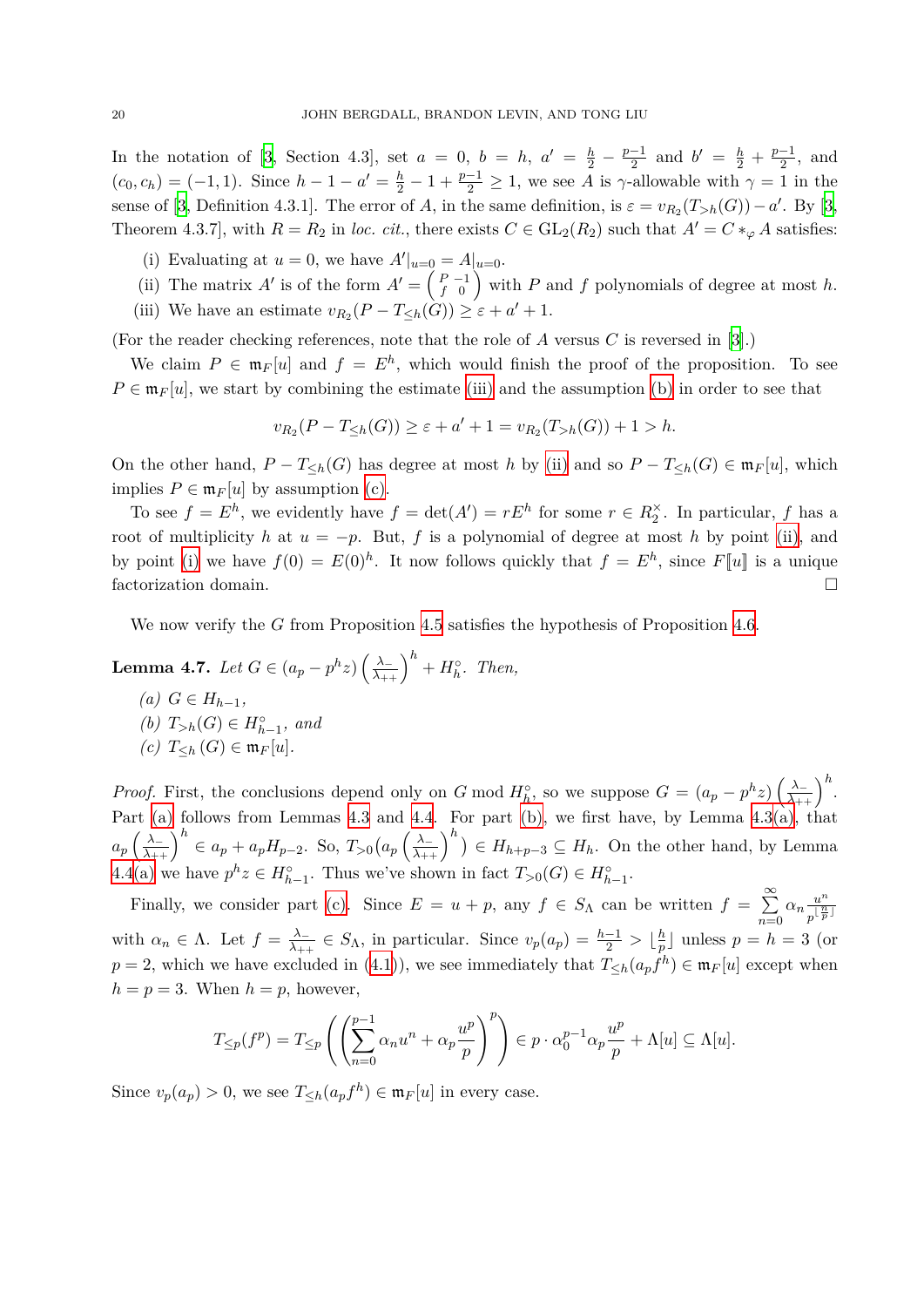By the prior paragraph, to show (c) it remains to show that  $T_{\leq h}(p^h z f^h) \in \mathfrak{m}_F[u]$  as well. By definition, we can write  $f^h = \sum_{n=1}^{\infty}$ *i*=0  $\beta_i \frac{E^i}{\mid \frac{i}{i}\mid}$  $\frac{E^i}{p^{\lfloor \frac{i}{p} \rfloor}}$  with  $\beta_i \in \Lambda$  and recall  $z = \sum_{j=1}^{h-1} x_j E^j$ . Thus,

(4.7) 
$$
p^h z f^h = \sum_{n=1}^{\infty} \left( \sum_{i+j=n} p^h x_j \beta_i p^{-\lfloor \frac{i}{p} \rfloor} \right) E^n.
$$

Using the binomial expansion of  $E^n = (u+p)^n$  we see that the  $u^m$ -term of ([4.7\)](#page-21-0) is exactly equal to

<span id="page-21-0"></span>
$$
\sum_{n=m}^{\infty} \left( \sum_{i+j=n} p^h x_j \beta_i p^{-\lfloor \frac{i}{p} \rfloor} \right) {n \choose m} p^{n-m}.
$$

We must show this has positive *p*-adic valuation for  $m \leq h$ . Since  $\beta_i \in \Lambda$  and binomial coefficients are integers, it is enough to show that for all  $m \leq h$  and  $j < h$ , if  $n \geq m, j$  then

(4.8) 
$$
v_p(x_j) + h + n - m - \lfloor \frac{n-j}{p} \rfloor > 0.
$$

By [\(4.3](#page-17-3)) we have  $v_p(x_j) > -j - 1$  and so

<span id="page-21-1"></span>(4.9) 
$$
v_p(x_j) + h + n - m - \lfloor \frac{n-j}{p} \rfloor > h - m - 1 + n - j - \lfloor \frac{n-j}{p} \rfloor.
$$

But, the right-hand side of ([4.9\)](#page-21-1) is non-negative. Indeed, when  $h > m$ , this is clear because  $n \geq j$ . When  $h = m$ , on the other hand, we have  $n \ge m = h > j$ . So, the right-hand side of [\(4.9](#page-21-1)) in that case has the form  $x - \lfloor x/p \rfloor - 1$  with  $x \ge 1$ , which is also non-negative. □

#### 4.3. **Proof of Theorem [4.1.](#page-16-1)** Finally, we give the proof of the main theorem:

*Assume that*  $h \geq 3$  *and*  $p \neq 2$ *. Then, if*  $\mathcal{L}$  *satisfies* 

$$
v_p(\mathcal{L}^{-1}) > \frac{h-1}{2} - 1 + v_p((h-1)!),
$$

$$
then \ \overline{V}_{h+1,\mathcal{L}} \cong \text{Ind}_{G_{\mathbb{Q}_p^2}}^{G_{\mathbb{Q}_p}}(\omega_2^h \chi).
$$

*Proof of Theorem [4.1.](#page-16-1)* First, if  $h = 3$  and  $p \geq 5$ , then the assumption is that  $v_p(\mathcal{L}) < 0$ . The verification that  $\overline{V}_{4,\mathcal{L}} \cong \text{Ind}_{G_{\mathbb{Q}_p^2}}^{G_{\mathbb{Q}_p}}(\omega_2^3 \chi)$  is the first bullet point of [\[7,](#page-22-1) Theorem 4.2.4.7(iii)], where the reader should take  $k = 4 < p$  and  $\ell = v_p(\mathcal{L}) < 0$ .

Now we assume that either  $h \geq 4$  or  $p = h = 3$ . Then, applying Proposition [4.5](#page-18-5), Lemma [4.7,](#page-20-6) and Proposition [4.6](#page-19-5), we deduce that there exists a basis of  $\mathcal{M}_2$  in which the matrix of  $\varphi_{\mathcal{M}_2}$  is given by  $A = \begin{pmatrix} P & -1 \\ E^h & 0 \end{pmatrix}$  and  $P \in \mathfrak{m}_F[u]$ . Define  $\mathfrak{M} = \mathfrak{S}_{\Lambda}^{\oplus 2}$  with the matrix of  $\varphi$  being given by *A*. Clearly  $\mathfrak{M}$  is a Kisin module over  $\mathfrak{S}_{\Lambda}$  of height  $\leq h$ , and

$$
\mathfrak{M} \otimes_{\mathfrak{S}_{\Lambda}} R_2 \cong \mathcal{M}_2 = \underline{\mathcal{M}}_{\mathcal{O}_F}(D_{h+1,\mathcal{L}}) \otimes_{\mathcal{O}_F} R_2
$$

as  $\varphi$ -modules over  $R_2$ . Thus, by Proposition [2.1](#page-7-2) we deduce  $\mathfrak{M} = \mathfrak{M}(T)$  for some lattice  $T \subseteq V_{h+1,\mathcal{L}}$ . Furthermore,  $\mathfrak{M} \otimes_{\mathfrak{S}_{\Lambda}} \mathbb{F}[u^{-1}]$  is a  $\varphi$ -module over  $\mathbb{F}((u))$  with Frobenius given by  $\begin{pmatrix} 0 & -1 \\ u^h & 0 \end{pmatrix}$ . This shows, in particular, that  $\overline{V}_{h+1,\mathcal{L}}$  is the same for any  $\mathcal L$  satisfying ([4.1\)](#page-17-2) (see [[3](#page-22-6), Corollary 2.3.2]).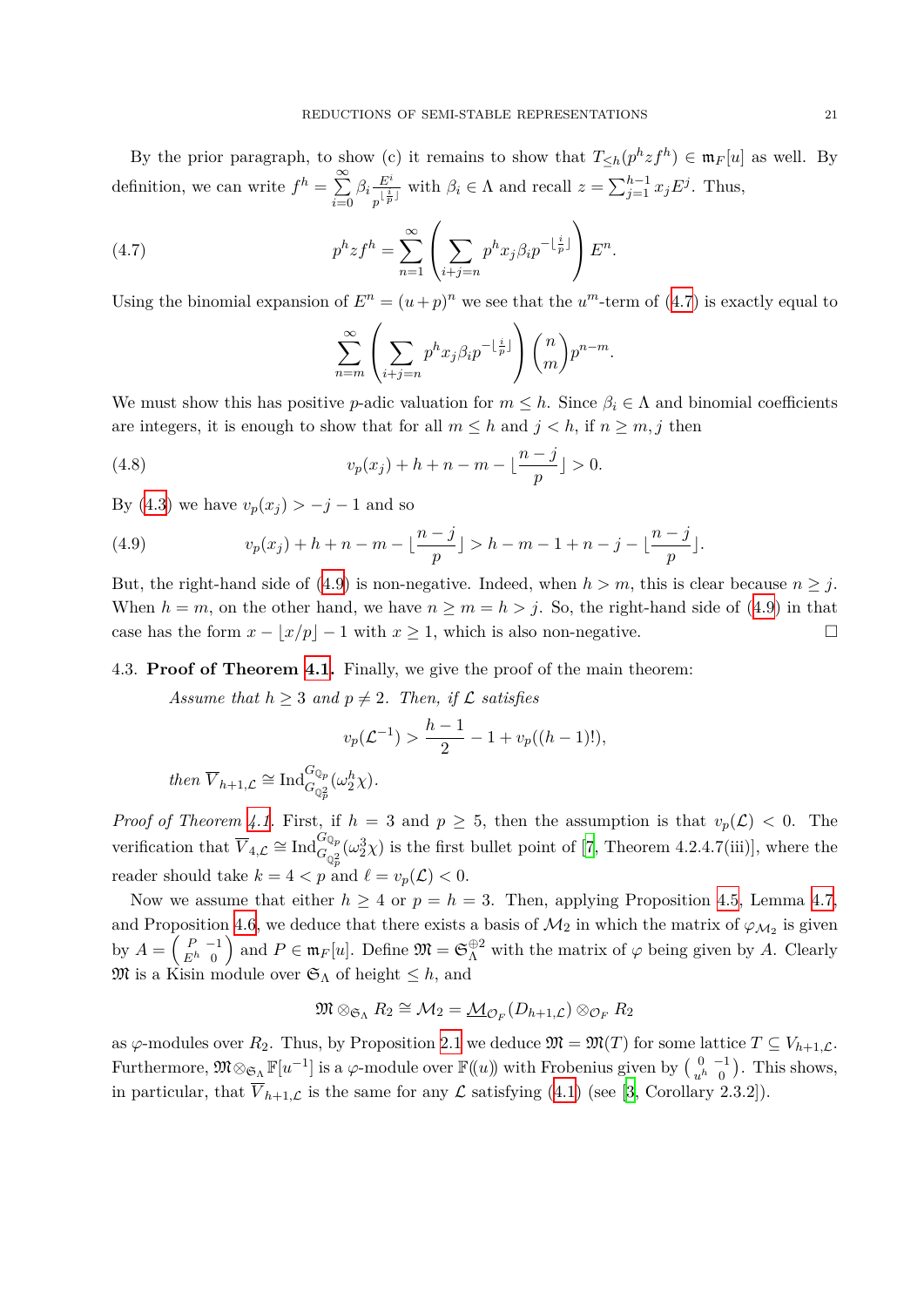Let  $V_{h+1,\infty}$  be as in the introduction. By [\[3](#page-22-6), Corollary 5.2.2], for  $V_{h+1,\infty}$  there exists a Kisin module  $\mathfrak{M}'$  such that  $M' := \mathfrak{M}' \otimes_{\mathfrak{S}_\Lambda} \mathbb{F}[u^{-1}]$  has Frobenius also given by  $\begin{pmatrix} 0 & -1 \\ u^h & 0 \end{pmatrix}$  and  $M'$  determines  $\overline{V}_{h+1,\infty} \cong \text{Ind}_{G_{\mathbb{Q}_p^2}}^{G_{\mathbb{Q}_p}}(\omega_2^h \chi)$ . Therefore,  $\overline{V}_{h+1,\mathcal{L}} \cong \overline{V}_{h+1,\infty} \cong \text{Ind}_{G_{\mathbb{Q}_p^2}}^{G_{\mathbb{Q}_p}}(\omega_2^h \chi)$ .

<span id="page-22-2"></span>*Remark* 4.8*.* We return to Remark [4.2.](#page-17-1) Suppose we replace ([4.1\)](#page-17-2) with

<span id="page-22-11"></span>(4.10) 
$$
v_p(\mathcal{L}^{-1}) > \frac{h-1}{2} + v_p((h-1)!).
$$

This has the impact of scaling *z* by a *p*-adic unit multiple of *p*, thus increasing  $v_{R_2}(z)$  by 2 throughout our estimates in Section [4.1.](#page-17-7) The reader may check that Proposition [4.5](#page-18-5) holds with these new estimates, and so the proof goes through for all  $h \geq 2$  and  $p \geq 3$  under the assumption [\(4.10\)](#page-22-11). Of course, this bound is not the sharpest possible when  $h = 2$  or  $h = 3$ . For instance, we've already noted that for  $h = 3$  and  $p \ge 5$ , Breuil and Mézard confirmed Theorem [4.1](#page-16-1) with the stronger bound  $(4.1).$  $(4.1).$ 

The situation is more complicated when  $h = 2$ . In that case, for  $p \geq 5$ , Guerberoff and Park showed that  $\overline{V}_{3,\mathcal{L}} \cong \text{Ind}_{G_{\mathbb{Q}_p^2}}^{G_{\mathbb{Q}_p}}(\omega_2^2\chi)$  exactly on  $v_p(\mathcal{L}-1) < \frac{1}{2}$  $\frac{1}{2}$  (see [\[17](#page-23-1), Theorem 5.0.5]). Thus, the bound  $v_p(\mathcal{L}) < \frac{1}{2}$  $\frac{1}{2}$  from Theorem [4.1](#page-16-1) produces too large a region of  $\mathcal{L}$ -invariants, whereas [\(4.10\)](#page-22-11) produces a region too small. For the interested reader, Guerberoff and Park also determined, for any  $\mathcal{L}$ , the restriction of  $\overline{V}_{3,\mathcal{L}}$  to the inertia subgroup. The restriction to inertia was recently removed by Chitrao, Ghate, and Yasuda using a completely different method. See [\[10](#page-23-2), Theorem 1.3. Thus we have a complete picture of  $\overline{V}_{3,\mathcal{L}}$ . It would be amusing to understand if that picture can be recovered from the method here.

#### <span id="page-22-0"></span>**REFERENCES**

- <span id="page-22-8"></span>[1] S. Anni, G. Böckle, P. Gräf, and A. Troya. Computing *L*-invariants via the greenberg–stevens formula. *Journal de Théorie des Nombres de Bordeaux*, 31(3):727–746, 2019.
- <span id="page-22-9"></span>[2] J. Bergdall. Upper bounds for constant slope *p*-adic families of modular forms. *Selecta Math. (N.S.)*, 25(4):Art. 59, 24, 2019.
- <span id="page-22-6"></span>[3] J. Bergdall and B. Levin. Reductions of some two-dimensional crystalline representations via Kisin modules. *To appear in Int. Math. Res. Not.*
- <span id="page-22-5"></span>[4] L. Berger. Local constancy for the reduction mod *p* of 2-dimensional crystalline representations. *Bull. Lond. Math. Soc.*, 44(3):451–459, 2012.
- <span id="page-22-4"></span>[5] L. Berger, H. Li, and H. J. Zhu. Construction of some families of 2-dimensional crystalline representations. *Math. Ann.*, 329(2):365–377, 2004.
- <span id="page-22-7"></span>[6] C. Breuil. Représentations *p*-adiques semi-stables et transversalité de Griffiths. *Math. Ann.*, 307(2):191–224, 1997.
- <span id="page-22-1"></span>[7] C. Breuil and A. Mézard. Multiplicités modulaires et représentations de GL2(**Z***p*) et de Gal(**Q***p/***Q***p*) en *l* = *p*. *Duke Math. J.*, 115(2):205–310, 2002. With an appendix by Guy Henniart.
- <span id="page-22-10"></span>[8] K. Buzzard and F. Calegari. A counterexample to the Gouvêa-Mazur conjecture. *C. R. Math. Acad. Sci. Paris*, 338(10):751–753, 2004.
- <span id="page-22-3"></span>[9] K. Buzzard and T. Gee. Explicit reduction modulo *p* of certain two-dimensional crystalline representations. *Int. Math. Res. Not. IMRN*, (12):2303–2317, 2009.